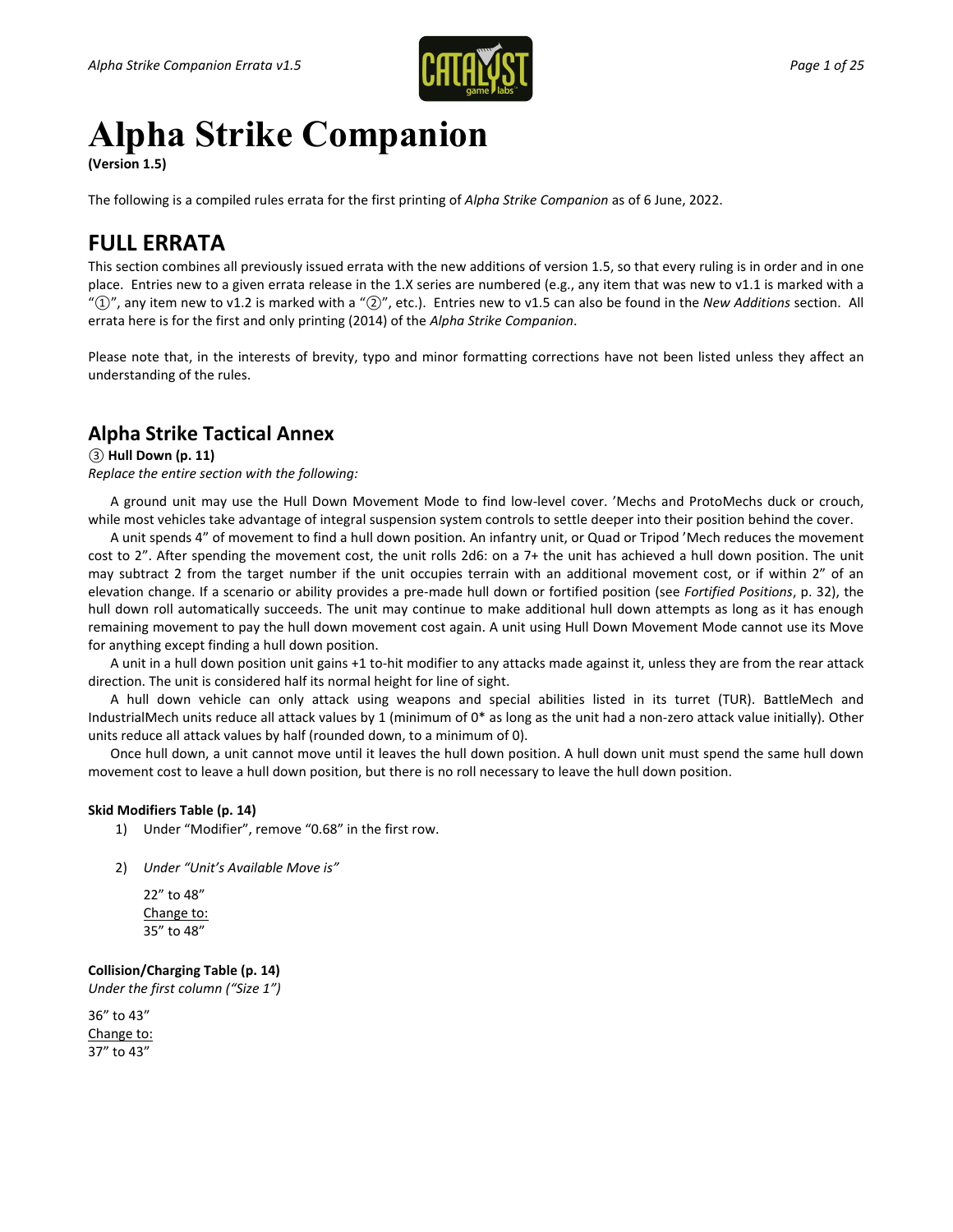

#### **Area Knowledge (p. 17)**

#### *Second paragraph, first sentence*

The maximum number of units that may be hidden by virtue of a higher BI score equals the total number of units that force is bringing to the battlefield, divided by the number of those units that possess the Recon (RCN) special ability (see p. 108, *AS*), rounded normally.

#### Change to:

The maximum number of units that may be hidden by virtue of a higher BI score equals the total number of units that possess the Recon (RCN) special ability (see p. 108, *AS*).

#### **Variable Damage (p. 21)**

1) *First paragraph, last sentence*

For each die result of 4 or more, the attack delivers 1 point of damage (up to its maximum damage potential). Change to:

For each die result of 3 or more, the attack delivers 1 point of damage (up to its maximum damage potential).

2) *In between the first and second paragraphs insert the following new paragraphs:*

Overheat, NARC, bonus damage from attacking to the rear, and special abilities and other effects that add to damage are also checked for variable damage, each point rolled for as described above. For example, a unit with 2/2/2 attacking at Short range to the rear of the target would roll three times: twice for its 2 damage at short range and once for attacking from the rear. However, special abilities that apply effects other than damage (such as HT#/#/#) always have their full effect even when using variable damage.

AMS, armor special abilities and other damage reduction effects are applied after checking for variable damage. For example, if a unit with damage values of 3/3/2 and the IF special ability attacks a unit with AMS at medium range, the attacker rolls three dice (for its 3 damage at medium range). The total damage is then reduced by 1.

3) *Before the example text insert the following new paragraphs:*

**Minimal Damage:** A successful attack always delivers a minimum of 1 point of damage, even if all of the Variable Damage roll results yield a 2 or less.

**0\* Damage:** When using the Variable Damage rule, units that deal 0\* damage forego their usual damage roll. Instead, its controlling player must make a 1D6 roll. If the result is 5 or higher, the attack delivers a single point of standard damage. Otherwise, the attack still hits, but delivers no damage.

If a 0\* variable damage attack is successfully delivered against a unit that is underwater or operating in vacuum, and is susceptible to hull breaches, the attack will prompt a hull breach check even if it delivers no damage at all.

**Area Effect Damage:** Area effect damage is resolved separately for each unit in the area of effect.

**Physical Attacks:** Variable Damage does not apply to physical attacks.

4) *Example text, first paragraph, last sentence*

*As three of those dice are 4 or higher, the* Awesome *delivers only 3 points of damage to its target.* Change to:

*As three of those dice are 3 or higher, the* Awesome *delivers only 3 points of damage to its target.*

5) *Example text, second paragraph, last sentence*

*Despite executing a successful attack, the* Bushwacker *fails to deliver any actual damage to its opponent.* Change to:

*Despite executing a successful attack, the* Bushwacker *only deals 1 point of damage to its opponent.*

#### *②* **Armed Buildings (p. 25)**

Remove the first paragraph on the page ("Attacks against building-mounted emplacements…")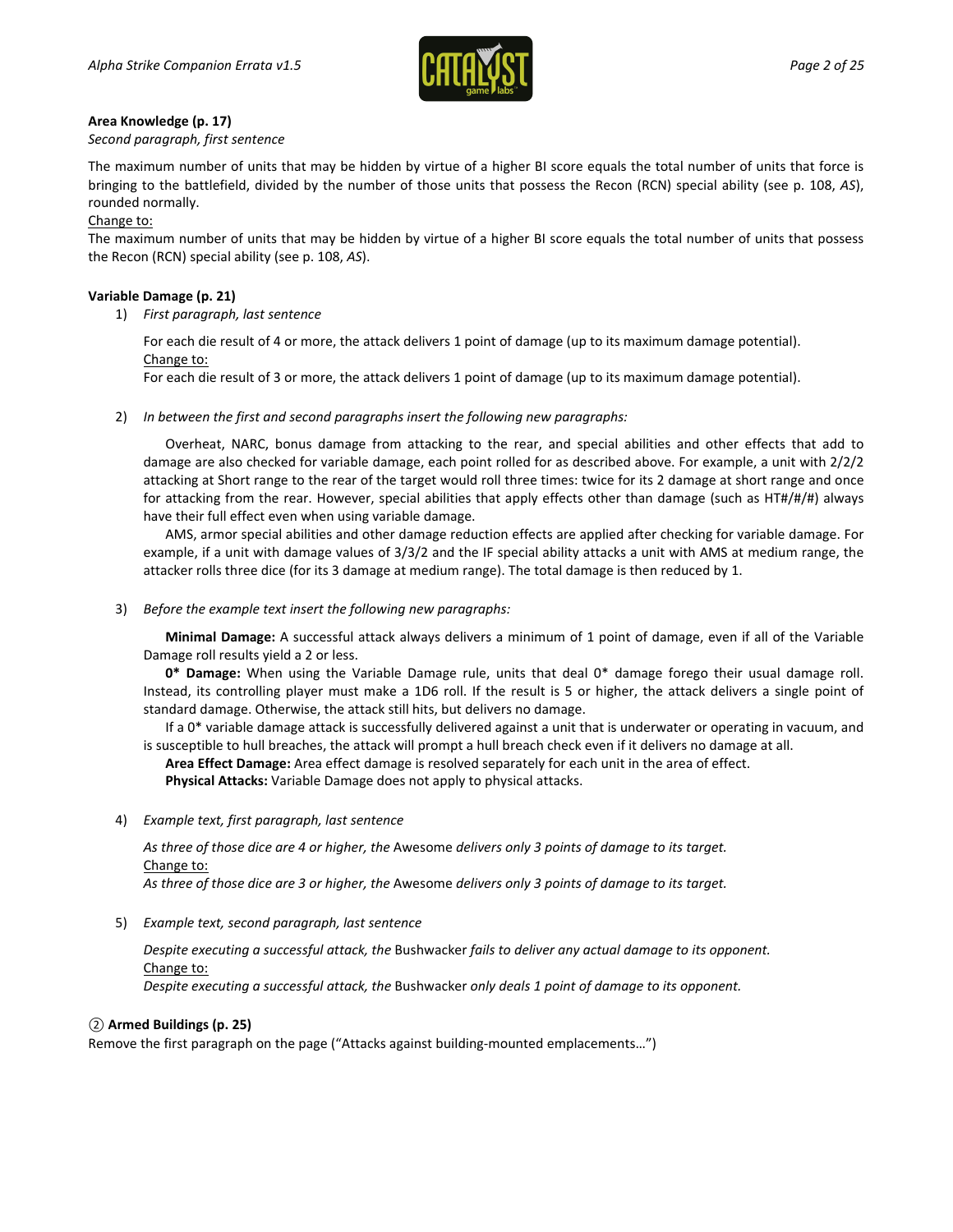

#### *③* **Cybernetic Augmentations (p. 27)**

*Under "Sensory Implants", last sentence*

Multi-modal sensory implants will improve weapon damage by such units as well, but this must be factored at the time of the unit's conversion.

#### Change to:

Multi-modal sensory implants lower the unit's Skill Rating by 1, to a minimum of 0.

#### **Towing (p. 31)**

1) *First paragraph, last sentence*

This trailer must also be a wheeled or tracked vehicle to use the following rules (otherwise, the unit can only be dragged or carried as above).

#### Change to:

This trailer must also be a wheeled or tracked vehicle, and also have the HTC special of the Trailer Hitch Quirk, to use the following rules (otherwise, the unit can only be dragged or carried as above).

2) *At the end of the second paragraph insert the following:*

A unit may tow multiple trailers, as long as the towing unit and each trailer have the HTC special or the Trailer Hitch Quirk. The total Size of the trailers must be less than or equal to the towing unit's Size plus one, and the total Size of all trailers is used to modify the towing unit's speed as described above.

#### **Ballistic-Reinforced Armor (p. 35)**

#### *Replace the second paragraph with the following:*

Thus, if a unit that delivers normal attack values of 5/4/2, with an AC2/2/0 special, delivers a successful normal attack against a unit with the BRA special at Short range, the attack will be reduced by 3 points (half the damage value at Short range, rounded up), dropping the normal total of 5 points to 2. If the same unit makes a special AC weapon attack against a unit with the BRA special at Medium range, the attack will be reduced by 1 point (half the AC special ability's Medium range), dropping the AC total of 2 points to 1.

#### **Improved ATM (IATM#) (p. 37)**

*Replace the entire entry, including the title, with the following:*

#### **Improved ATM (IATM#/#/#)**

Units with the IATM#/#/# special may conduct missile attacks using Improved ATM munitions. These alternate munitions are:

**Indirect Fire:** This represents an IATM firing standard long-range missiles, which enables the unit to execute an attack as if it has an IF value equivalent to its IATM Long-range value (i.e., an IATM2/2/2 special can also act as an IF2 special).

**Magnetic Pulse:** Using this alternate munition attack, the unit's normal attack is reduced by 1 point at Short range. But if this attack hits a target in the Short range bracket, the target suffers a loss of 2 inches of Move, as well as a –1 to-hit modifier for all weapon attacks, throughout the following turn. (Multiple magnetic pulse hits will not stack these modifiers.)

**Improved Inferno:** Using this alternate munition attack, the unit's normal attack is reduced by 1 point at both Short and Medium range. But if this attack hits a target in those range brackets, the target also suffers the effects of a HT#/#/# special attack equal to the numerical value of the unit's IATM#/#/# special at those ranges, to a maximum of 2 points at any range bracket (i.e., IATM3/1/- will translate to a HT2/1/- effect).

#### *③* **Four-Legged (Quad) 'Mechs and ProtoMechs (p. 40)**

*Replace the "Firing Arcs" and "Control Rolls" paragraphs with the following:*

**Firing Arcs:** Four-legged 'Mechs and ProtoMechs have a much more restrictive firing arc, due to their inability to rotate their torsos properly. Because of this, the four-legged 'Mech can only execute its own attacks using the 90-degree Fore firing arc described for Large Support Vehicles (see p. 35, *AS*).

**Control Rolls:** A four-legged 'Mech receives a –2 modifier to Control Rolls.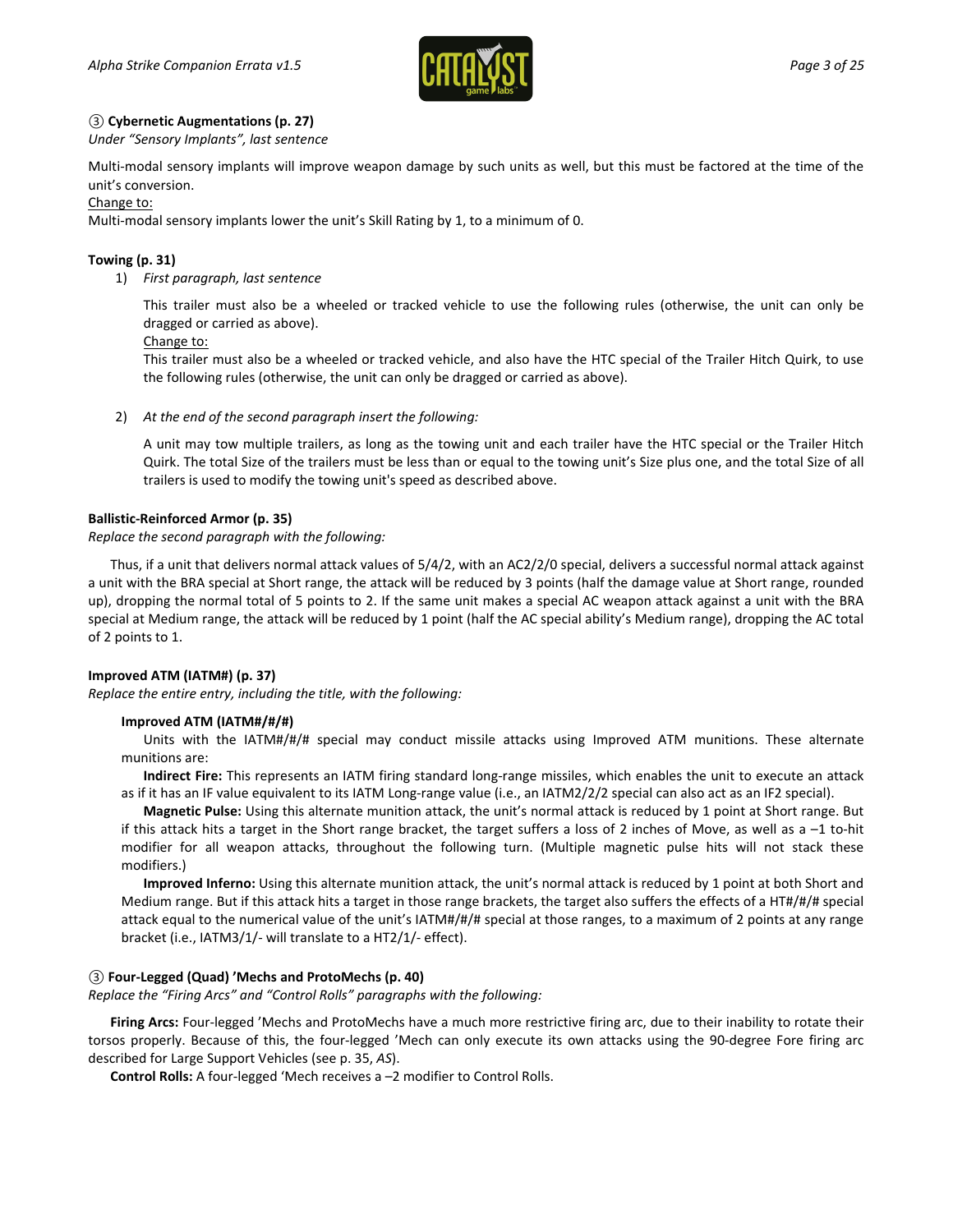

#### *③* **Three-Legged (Tripod) 'Mechs and ProtoMechs (p. 41)**

*Replace the "Control Rolls" paragraph with the following:*

**Control Rolls:** A three-legged 'Mech receives a –1 modifier to Control Rolls.

#### *③* **Superheavy 'Mechs (p. 42)**

Remove the Superheavy 'Mechs section (see "Large Units" in the v2.5 *Alpha Strike* rulebook errata instead).

#### **Land-Air BattleMechs (p. 43)**

1) *Under "Conversion and Movement", after the last bullet point insert the following new paragraphs:*

If a unit converts from Fighter to BattleMech mode while airborne, the unit immediately crashes.

Converting from Fighter to AirMech can only be done at the beginning of the movement phase when it begins the turn in the Inner Ring of the Radar Map. When the conversion to AirMech mode is announced, the unit is placed on the ground map as if the beginning of a flight path, based on which Inner Ring it is moving from. It then moves from that location as an AirMech.

For converting from AirMech to Fighter, when the conversion to Fighter mode is announced, the unit is immediately moved to the Central Zone of the Radar Map. The unit must then move as normal for an aerospace fighter by leaving the Central Zone.

2) *Under "Combat Phase", insert the following new paragraph:*

**Attacks in AirMech Mode:** LAMs add a +2 to-hit modifier to all attacks made while in AirMech mode.

#### **Environmental Specialization (p. 47)**

*At the end of the section, insert the following new paragraphs:*

Some terrain and/or environmental conditions may not have an effect on movement or to-hit modifiers. If there are no movement costs, the following Improved Mobility option may be used. If there are no to-hit modifiers, the following Improved Combat option may be used.

**Improved Mobility:** If the terrain and/or condition has no additional movement cost, the unit may add 2" to its Move for the turn, as long as it does not pay any increased movement costs during the move for terrain and/or environmental conditions and the unit begins and ends its move in the specialized terrain and/or environmental condition.

**Improved Combat:** If the unit occupies the specialized terrain or affected by the specialized environmental condition when attacked, the unit receives a +1 terrain to-hit modifier as long as the attack does not receive any terrain, environmental, or cover to-hit modifier.

#### **Animal Mimicry (p. 51)**

*Second paragraph, append the following to the end of the last sentence:*

"until after the next Movement Phase."

#### **Antagonizer (p. 51)**

*Replace the second paragraph with the following:*

Once per turn, a unit with Antagonizer may trigger its ability at any single point along its path while moving. At that time, every enemy unit within 6 inches of the unit triggering this SPA must roll 2D6. If the roll is 8 or less, the enemy unit becomes enraged. Enraged units must move as close as possible to the Antagonizer unit, taking the most direct, passable and legal route toward the Antagonizer. The enraged unit ignores increased movement costs or possible damage inflicted by its path for determining the most direct path.

The enraged unit can only make attacks against its Antagonizer, unless the enraged unit has no attack that can target the Antagonizer. If the unit has multiple attacks, and only some of those attacks can target the Antagonizer, the enraged unit can make attacks against other targets only with those attacks that can't target the Antagonizer. Attack from the enraged unit with an area of effect must include the Antagonizer in attack's targeted area of effect.

If the enraged unit begins any phase more than 24" from or without line of sight to the Antagonizer, the unit is no longer enraged. This ability has no effect versus aerospace units.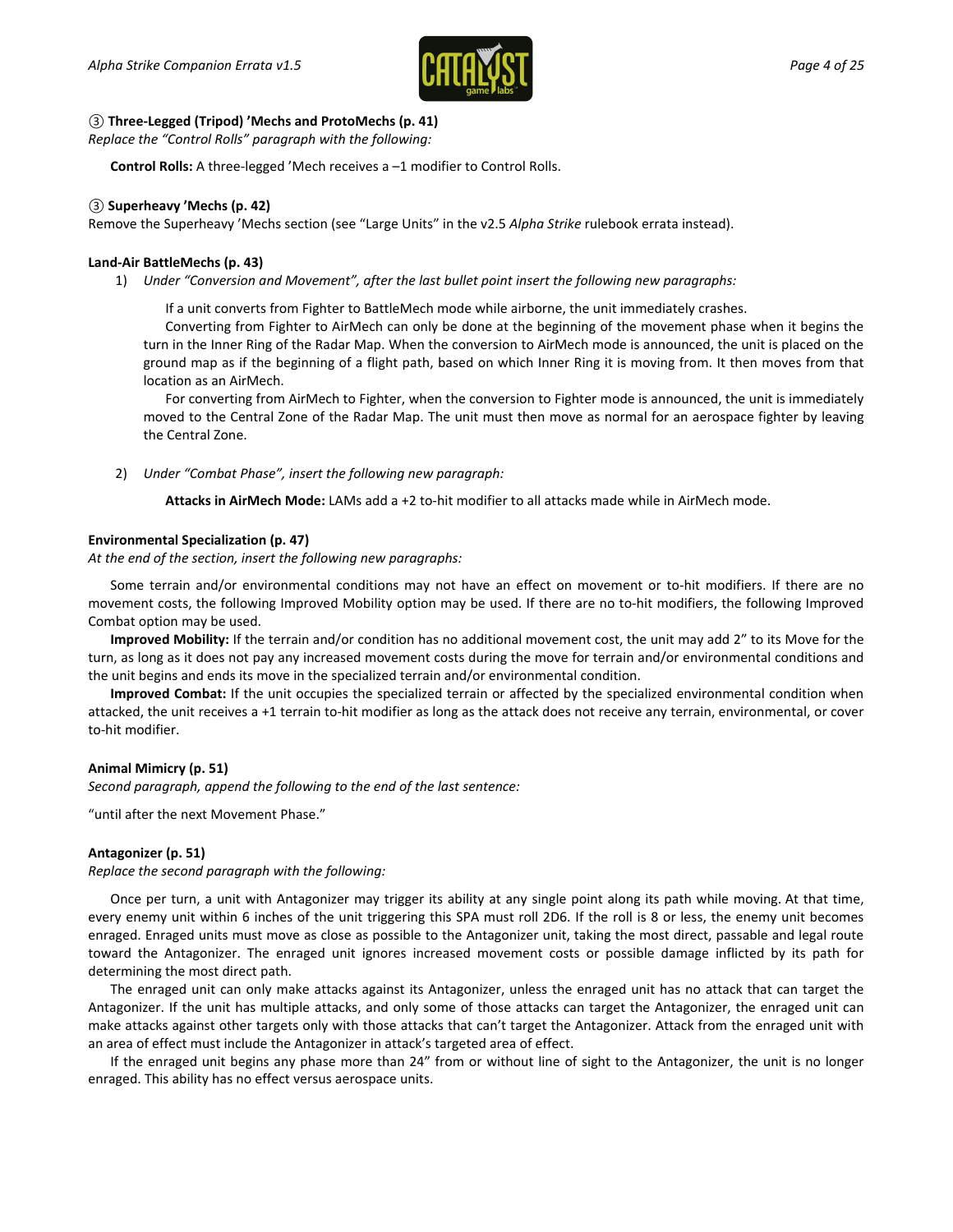

#### **Blood Stalker (p. 52)**

*Replace the second paragraph with the following:*

If the Blood Stalker starts its Movement with its chosen enemy out of line of sight or destroyed, the Blood Stalker may choose a new enemy to stalk. If using the Zellbringen rules (see p. 133, *AS*) or other challenge rules and a unit that is not your chosen enemy challenges the Blood Stalker, the Blood Stalker may immediately select that challenger to be the chosen enemy instead.

#### **Combat Intuition (p. 52)**

*Second paragraph, before the last sentence insert the following:*

If an aerospace unit with Combat Intuition engages another aerospace unit, the engaged unit may make a roll to break the engagement before taking its move (see *Ending Air-to-Air Engagements*, p. 61, *AS*).

#### **Demoralizer (p. 52)**

*Replace the second paragraph with the following:*

Every enemy unit that comes within 6" of a unit using this SPA must roll 2D6. If the roll is 8 or less, the enemy unit becomes intimidated. Intimidated units reduce their Move by half (round down) and suffer a +1 to-hit modifier for all attacks made against the Demoralizer. The reduced Move rating does affect its target movement modifier.

If a demoralized unit begins any phase more than 24" from or without line of sight to the Demoralizer, the unit is no longer demoralized. This ability does not function at all versus aerospace units.

#### **Forward Observer (p. 53)**

*Replace the second paragraph with the following:*

A Forward Observer may serve as a spotter for multiple artillery attacks against one target. If the Forward Observer makes its own attack, any indirect attacks it spots for (IF or indirect Artillery) do not take the to-hit modifier for the spotter attacking.

#### **Hopper (p. 54)**

*Replace the first paragraph with the following:*

The MechWarrior with this special pilot ability has an extremely fine sense of balance—so fine, in fact, that he can even remain mobile after one of his 'Mech's legs has been blown off. A unit controlled by a pilot with this SPA can ignore the effects of the first MP Hit it receives (it still occurs, for the purposes of any event which tracks critical hits; only the effects are ignored).

#### **Hot Dog (p. 54)**

#### *Replace the entire entry with the following:*

This MechWarrior or fighter pilot knows how to ride the heat envelope. The unit acts as if it was one level lower on the Heat scale, and can sustain 4 points of Heat before automatically shutting down rather than the usual 3. At 4 points of Heat, the unit loses 6" of ground movement and suffers a +3 to-hit modifier instead of shutting down.

#### **Human TRO (p. 54)**

*At the end of the first paragraph insert the following:*

In addition, the Human TRO may look for a weak spot in a target unit once per game. The use of this ability must be declared before rolling to hit. If the attack hits, the attacker may roll once on the Determining Critical Hits Table, in addition to any such rolls required for any other reason.

#### **Iron Will (p. 54)**

Change SPA Cost from 2 points to 1 point.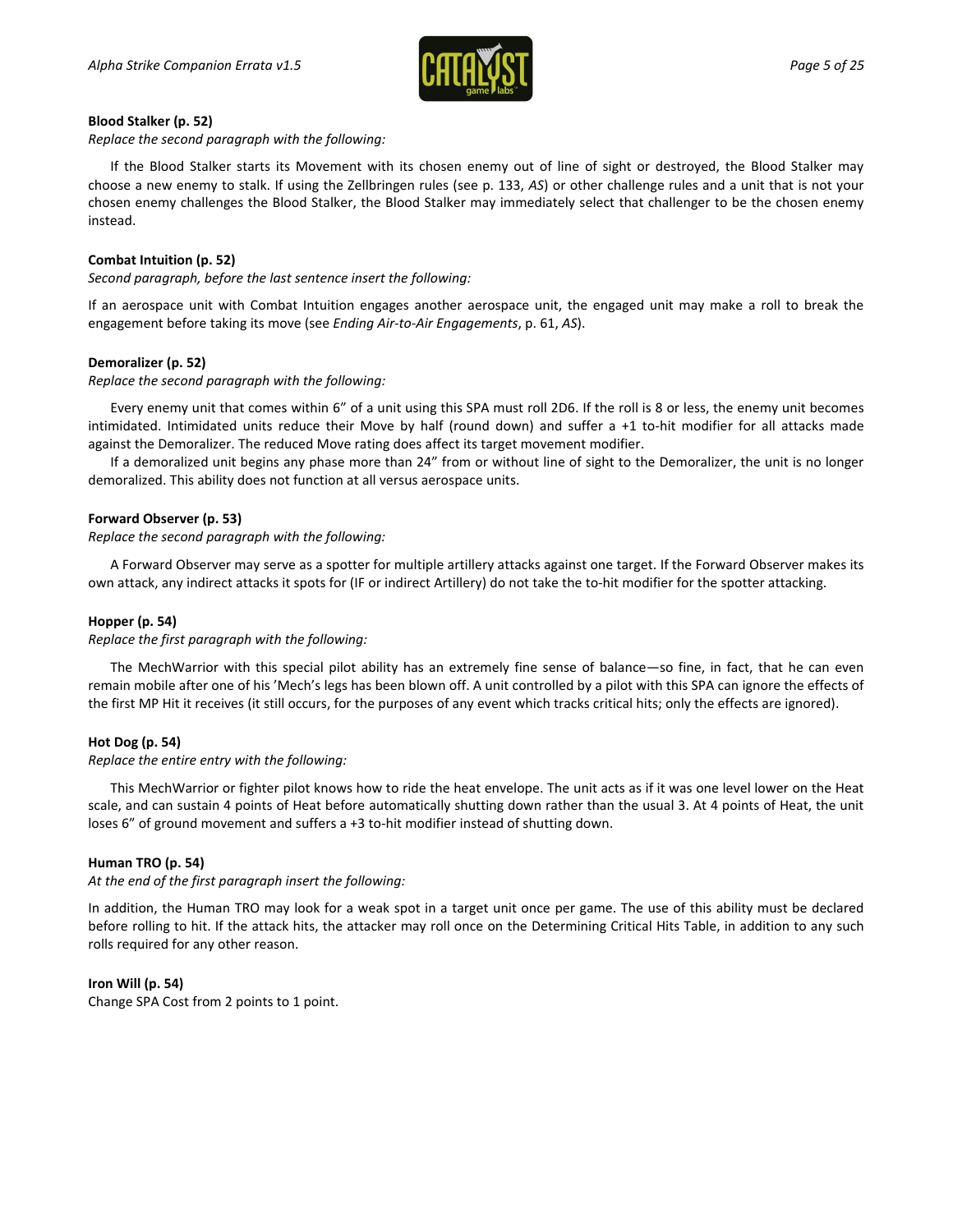

#### **Marksman (p. 54)**

*Replace the entire entry with the following:*

He may not be a sharpshooter yet, but the gunner with this SPA is skilled at placing his shots for maximum effect. As long this unit stands still during its Movement Phase, any successful weapon attack it executes against a target within its weapon's range will deliver only half damage (rounded down, to a minimum of 1 point)—but if the attack scores a MoS of 3 or more, the Marksman also makes an additional Critical Hit check against its target. This critical check is made even if the target still has armor.

#### **Multi-Tasker (p. 55)**

*First paragraph. After the second sentence ("At the player's option…") insert the following:*

You may await the results of the first attack before declaring the target of the second, and the same unit may be targeted twice.

#### **Oblique Artilleryman (p. 55)**

*First paragraph, second and third sentences*

A unit benefiting whose gunner possesses this special pilot ability receives an additional –1 to-hit modifier for attacks using any ART special abilities. Furthermore, the scatter distance for any artillery shells that *do* miss their target is reduced by 2 inches (to a minimum of 0 inches).

#### Change to:

A unit that possesses this special pilot ability receives a –1 to-hit modifier for indirect attacks using the ART special ability.

#### **Oblique Attacker (p. 55)**

*Second sentence*

This unit receives a –1 to-hit modifier for attacks using ART or IF special abilities,

Change to:

This unit receives a  $-1$  to-hit modifier for indirect attacks using the IF special ability,

#### **Range Master (p. 55)**

*Replace the entire entry with the following:*

This warrior's ability to strike at their enemies has a certain comfort zone. Choose one range bracket other than the Short or Horizon brackets. The gunner for this unit specializes in attacks at that bracket: apply a  $-2$  to-hit modifier for attacks in the specialized bracket, but a +2 to-hit modifier for any attack made in the Short range bracket.

#### **Range To-Hit Modifiers with Range Master and Sniper SPAs**

|                               |      | м    |      | F    |
|-------------------------------|------|------|------|------|
| Standard                      | $+0$ | $+2$ | $+4$ | +6   |
| Sniper                        | $+0$ | $+1$ | $+2$ | $+3$ |
| <b>Medium Range Master</b>    | $+2$ | $+0$ | $+4$ | +6   |
| Long Range Master             | $+2$ | $+2$ | $+2$ | $+6$ |
| Long Range Master w/Sniper    | $+2$ | $+1$ | $+0$ | $+3$ |
| Medium Range Master w/Sniper  | $+2$ | $+0$ | $+2$ | $+3$ |
| Extreme Range Master w/Sniper | $+2$ | $+1$ | $+2$ | $+1$ |

#### **Sniper (p. 56)**

*Replace the entire entry with the following:*

The sniper prefers to fight from a distance. This gunner's SPA reduces their unit's to-hit modifiers at Medium, Long, and Extreme range to +1 (Medium), +2 (Long), and +3 (Extreme), but does not affect the Short or Horizon range modifiers. Sniper also has no effect on indirect fire (IF) or artillery (ART) attacks.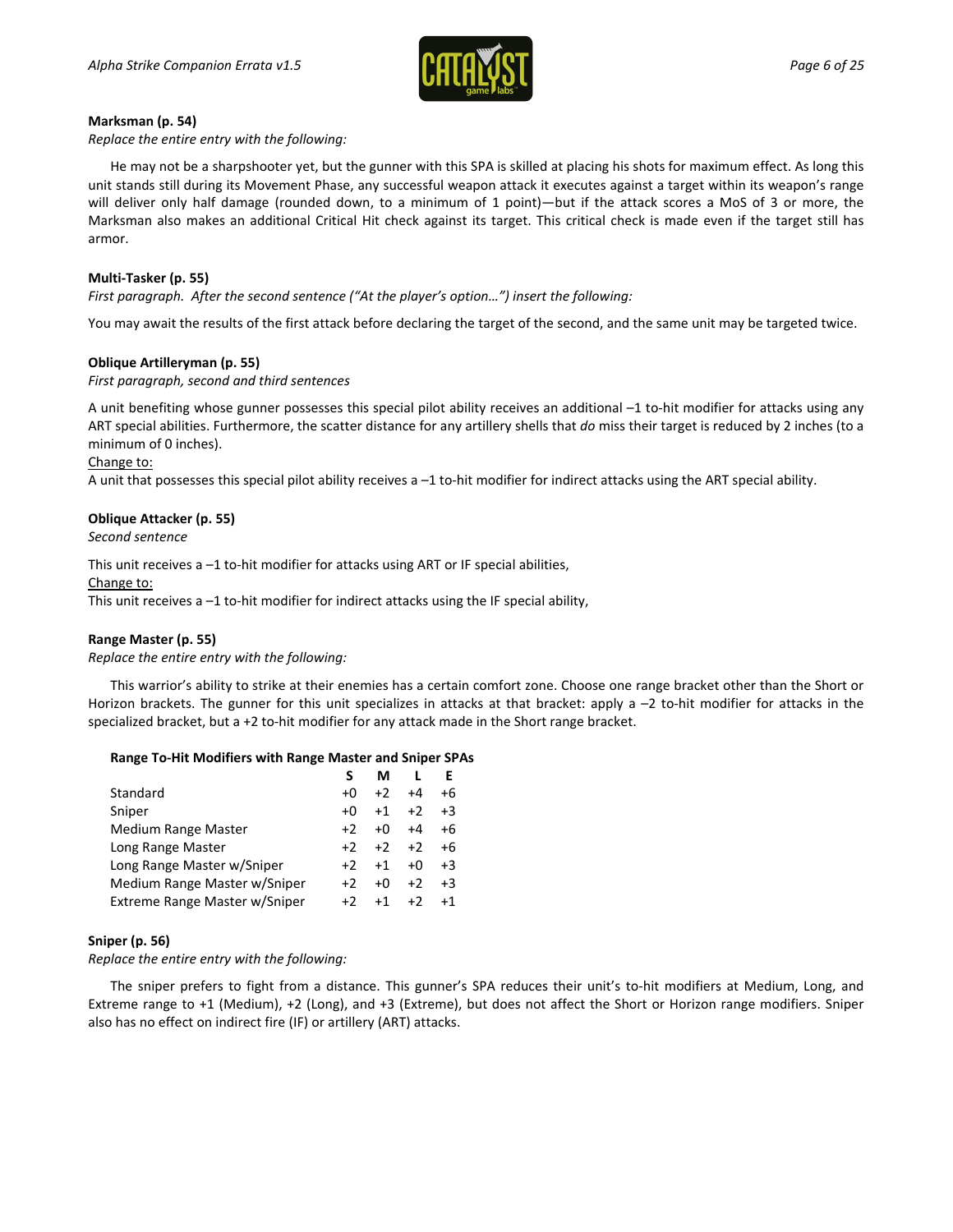

### **Tactical Genius (p. 57)**

*Second paragraph*

In addition, if the Battlefield Intelligence rules are in play (see pp. 82-83, *AS*), this unit is treated as if it has the MHQ special ability.

Change to:

In addition, if the Battlefield Intelligence rules are in play (see pp. 16-17), this unit is treated as if it has the MHQ4 special ability.

#### **Weapon Specialist (p. 58)**

*Replace the entire entry with the following:*

The weapon specialist is a superlative expert with certain types of weapons, and can deliver much more accurate fire when he sticks to those guns alone. If the unit makes a standard weapons attack and misses by 1, the attack deals half damage (round down, to a minimum of 1 point).

#### *③* **Positive Design Quirks (p. 60)**

*Adjust the "Brief Description" text for the listed quirks as follows:*

Improved Targeting (Medium) Unit receives bonus to-hit at Medium range Improved Targeting (Long) Unit receives bonus to-hit at Long range

### **Abstract Space Combat**

#### **Step 2: Establish Engagement Control (p. 78)**

*After "DropShips and WarShips" insert the following new paragraph:*

**Aerodyne DropShips:** Aerodyne DropShips have three Firing Arcs (Fore, Right Wing, Left Wing) that can all target a single Unit in the forward arc. They can each be used, as separate attacks, against the same target, or against separate targets that are each in the forward arc (see *Multiple Weapon Classes and Firing Arcs*, below). However, an aerodyne has no Right Side or Left Side attacks: any unit targeting them from the sides cannot be attacked in return by an aerodyne DropShip.

#### **Step 4: Determine To-Hit Numbers (p. 80)**

*Under "Capital and Standard Weapons", second paragraph, second sentence*

Remember that capital weapons and capital missiles will apply additional modifiers for targeting smaller units […]

Change to:

Remember that certain capital and sub-capital weapons apply additional modifiers for targeting fighter and small craft units (see p. 81) […]

#### **Ending Aerospace Engagements (p. 83)**

*At the beginning of the second paragraph insert the following:*

Units choosing to continue an engagement must declare they are using their front firing arc in that engagement. If the engagement continues (see below for resolving continuing engagements), the front firing arc may not be used against any other target. If the unit has already attempted (successfully or not) to continue an engagement this turn, the unit automatically is forced to choose not to continue any other engagements it is in.

#### **Space Bombers (p. 85)**

Under each of the three subsections ("Air-to-Air Arrow Missile", "Anti-Ship Missile", and "Anti-Ship Electronic Warfare Missile"), remove the sentence in the first paragraph referring to multiple bomb slots ("Each counts as X normal bombs for the purposes of movement rate calculations.").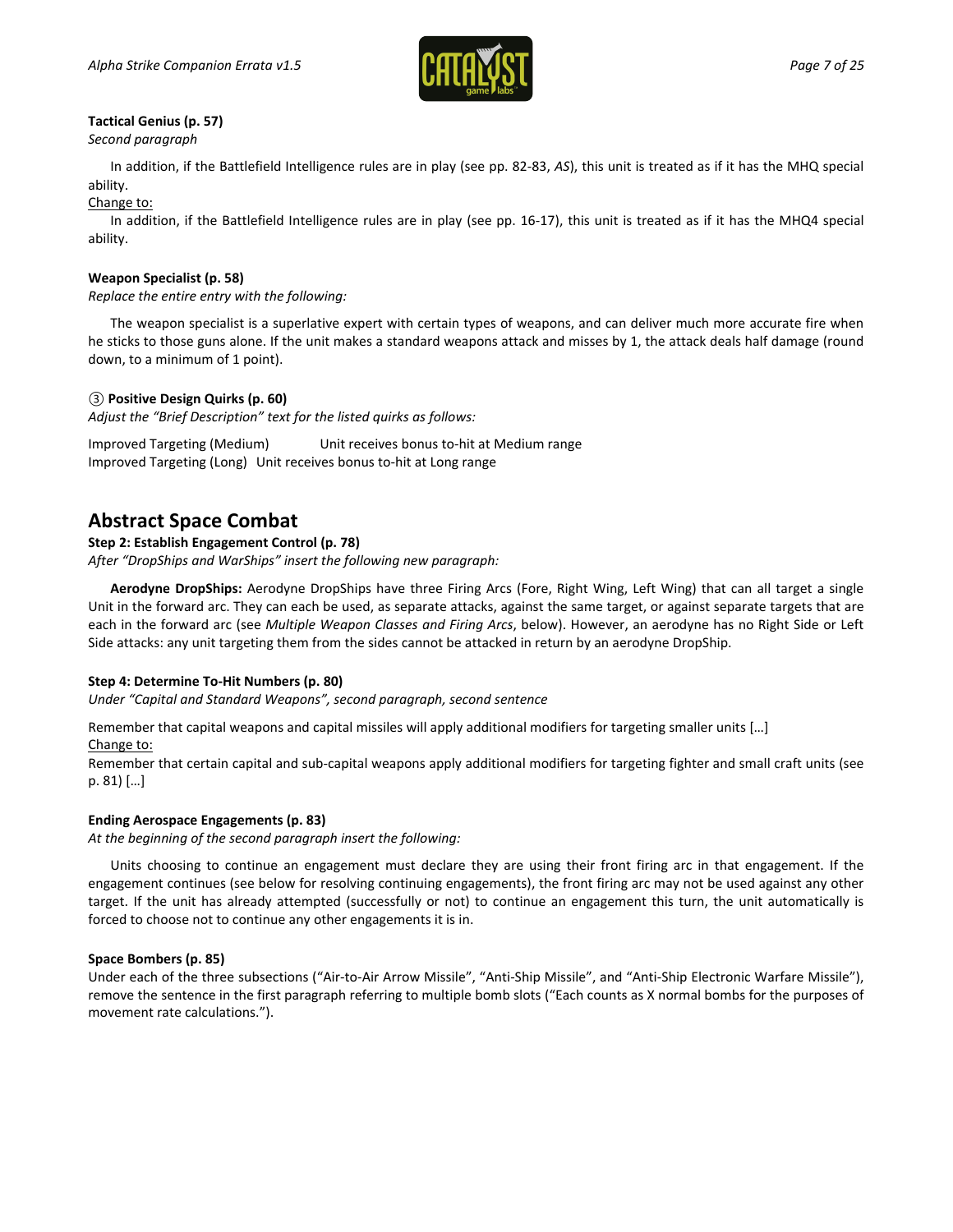

# **BattleTech Conversions**

*④* **Alpha Strike Size Class Table (p. 92)** *This ruling has changed from previous errata versions.*

First footnote (\*): "\*These units automatically receive the LG special unit ability when operating on the ground map"

Leave the text of the footnote as is, but remove the asterisk from Superheavy 'Mechs on the table

#### **Convert Movement (MP) and Movement Modes (p. 93)**

*At the end of the section insert the following new paragraph:*

Regardless of the unit type or any special equipment mounted, as long as the unit uses Movement Points, after all rounding has been applied, the unit rounds its Movement Points up to the nearest 2" increment. For example, a unit with MASC that, after all rounding is applied, winds up with 25" of movement would then round that up to 26".

#### *③* **(p. 95)**

*Before "Converting Armor" insert the following new section:*

#### **TARGET MOVEMENT MODIFIER**

The Target Movement Modifier is generated for ground units based on its primary movement mode. For 'Mechs, this is the untyped, non-jumping, non-submersible movement. For vehicles, this may be wheeled, hover, tracked or VTOL. For infantry, it's their non-foot movement mode if they have one, or foot if that's their only movement mode.

The Target Movement Modifier is based on the Move rating of the primary movement mode.

| TMM  |                                       |
|------|---------------------------------------|
| +0   |                                       |
| $+1$ |                                       |
| $+2$ |                                       |
| $+3$ |                                       |
| +4   |                                       |
| +5   |                                       |
|      | <b>Target Movement Modifier Table</b> |

If the unit has a jump or submersible movement mode with a different Move rating that the primary movement mode, it should be checked for the Jump Jets and/or Submersible Special Abilities. Calculate what the TMM would be for the jump and/or submersible movement mode using the Target Movement Modifier Table above. If the jump and/or submersible movement mode would have a different TMM than the primary movement mode, then the unit gets the respective Special Ability.

If the jump movement mode TMM is higher than the primary TMM, the unit receives the Jump Jets, Strong (JMPS#) Special Ability with a value equal to the difference in the two TMMs.

If the jump movement mode TMM is lower than the primary TMM, the unit receives the Jump Jets, Weak (JMPW#) Special Ability with a value equal to the difference in the two TMMs.

If the submersible movement mode TMM is higher than the primary TMM, the unit receives the Submersible, Strong (SUBS#) Special Ability with a value equal to the difference in the two TMMs.

If the Jump movement mode TMM is higher than the primary TMM, the unit receives the Submersible, Weak (SUBW#) Special Ability with a value equal to the difference in the two TMMs.

For example, a *SHD-2H Shadow Hawk* has a Move of 10"/6"j. The 10" ground Move gives the *Shadow Hawk* a TMM of +2. The jump of 6" would give the *Shadow Hawk* a TMM of +1. The *Shadow Hawk* gets the JMPW1 Special Ability for having a jump move TMM of 1 less than its ground move TMM.

#### *③* **Conventional Infantry Conversion (p. 96)**

*Third paragraph, second sentence*

—it must multiply its damage divisor by 2.

Change to:

—it must divide its damage divisor by 2.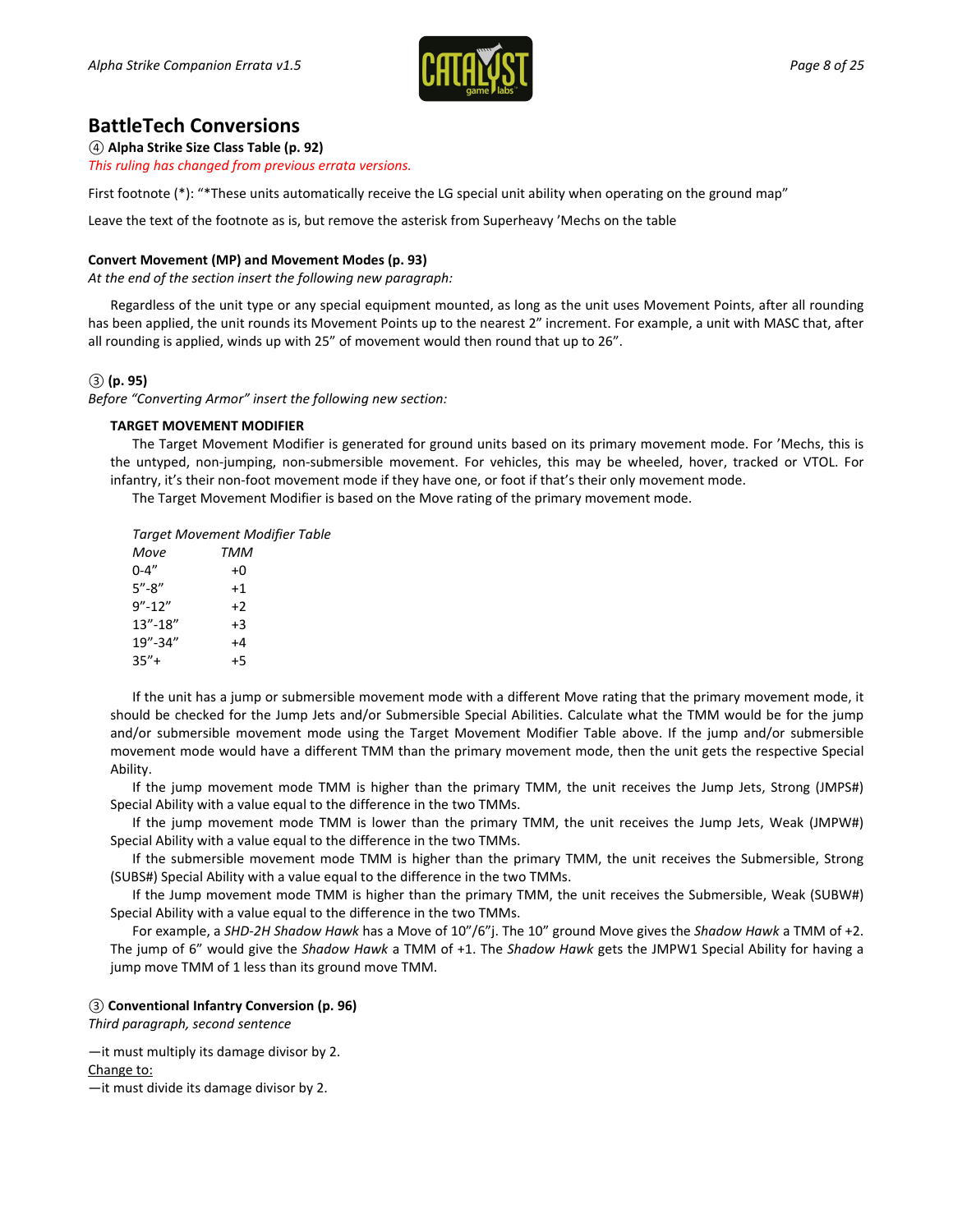

#### **Special Armor Types (p. 97)**

1) *Replace the Reflective Armor and Reactive Armor paragraphs with the following:*

**Reactive Armor:** If all of a unit's armor is reactive armor, the unit receives the Reactive Armor (RCA) special ability. **Reflective Armor:** If all of a unit's armor is reflective armor, the unit receives the Reflective Armor (RFA) special ability.

2) *Under "Patchwork Armor", replace the first paragraph with the following:*

Patchwork armor is a rare oddity in which the unit features multiple different armor types. To find the *BattleTech* armor factor, it is necessary to group like armor types together and apply their appropriate multipliers (if any) before finding the final sum. For example, a 'Mech which features hardened armor over its torso, but standard armor on its arms, legs and head, would double the armor point value of its torso (to account for the hardened armor).

#### *②* **Converting Armor (p. 97)**

*Before "Mobile Structures" insert the following new subsection:*

#### **Buildings**

Standard buildings use the buildings rules (see p. 83, *AS*) and do not need converting. Advanced buildings may have more equipment, armor, or even weaponry, and so would be converted as if they were a unit. One to eight *Total Warfare* hexes of buildings can be converted to a single *Alpha Strike* building. A building's armor is equal to its total armor, divided by its Damage Scaling modifier (use its "to Building" value; see p. 115, *TO*), and then divided by 30 (round normally). Capital damage scaling is treated as a Damage Scaling modifier of 0.1. If the building doesn't have a listed Damage Scaling to Building, use a value of 1.0.

#### *②* **Converting Structure (p. 99)**

*Before the "Mobile Structures" subsection insert the following new subsection:*

#### **Buildings**

Buildings receive a Construction Factor (CF) rather than a Structure rating. The *Alpha Strike* CF value of the unit starts with its *BattleTech* construction factor (CF) value, divided by its Damage Scaling (use its "to Building" value; see p. 115, *TO*). Capital damage scaling is treated as a Damage Scaling modifier of 0.1. Then divide by 30 and round this figure up to the nearest whole number. If the building doesn't have a listed Damage Scaling to Building, use a value of 1.0.

Damage absorption starts with 0 for light, 1 for medium, 2 for heavy and 3 for hardened. This is divided by the building's Damage Scaling to Buildings value. This value is the non-infantry Damage Absorption. It is doubled for infantry Damage Absorption. A 0 for non-infantry Damage Absorption becomes a 1 for infantry Damage Absorption.

Collapse damage is 0\* for light, 1 for medium, 2 for heavy and 3 for hardened. This is divided by its Damage Scaling to Units modifier (see p. 115, *TO*). Treat a 0<sup>\*</sup> as 0.5 if the building has a Damage Scaling modifier. Any result less than 1 is a 0<sup>\*</sup>.

#### **Mobile Structures (p. 99)**

*Replace the entire entry including the title with the following:*

#### **Advanced Buildings and Mobile Structures**

For Advanced Buildings and Mobile Structures, the *Alpha Strike* Structure value of the unit is equal to its *BattleTech* construction factor (CF) value, divided by the CF Modifier shown below based on the unit's classification. Round the result up to the nearest whole number. Like armor, the Structure value for a Mobile Structure applies on a per-section basis, rather than across the entire unit.

| Classification                              | <b>CF Modifier</b> |
|---------------------------------------------|--------------------|
| Tent, Fence, Hangar, Standard, Wall, Bridge | 30                 |
| Gun Emplacement, Fortress                   | 15                 |
| Castle Brian                                | ર                  |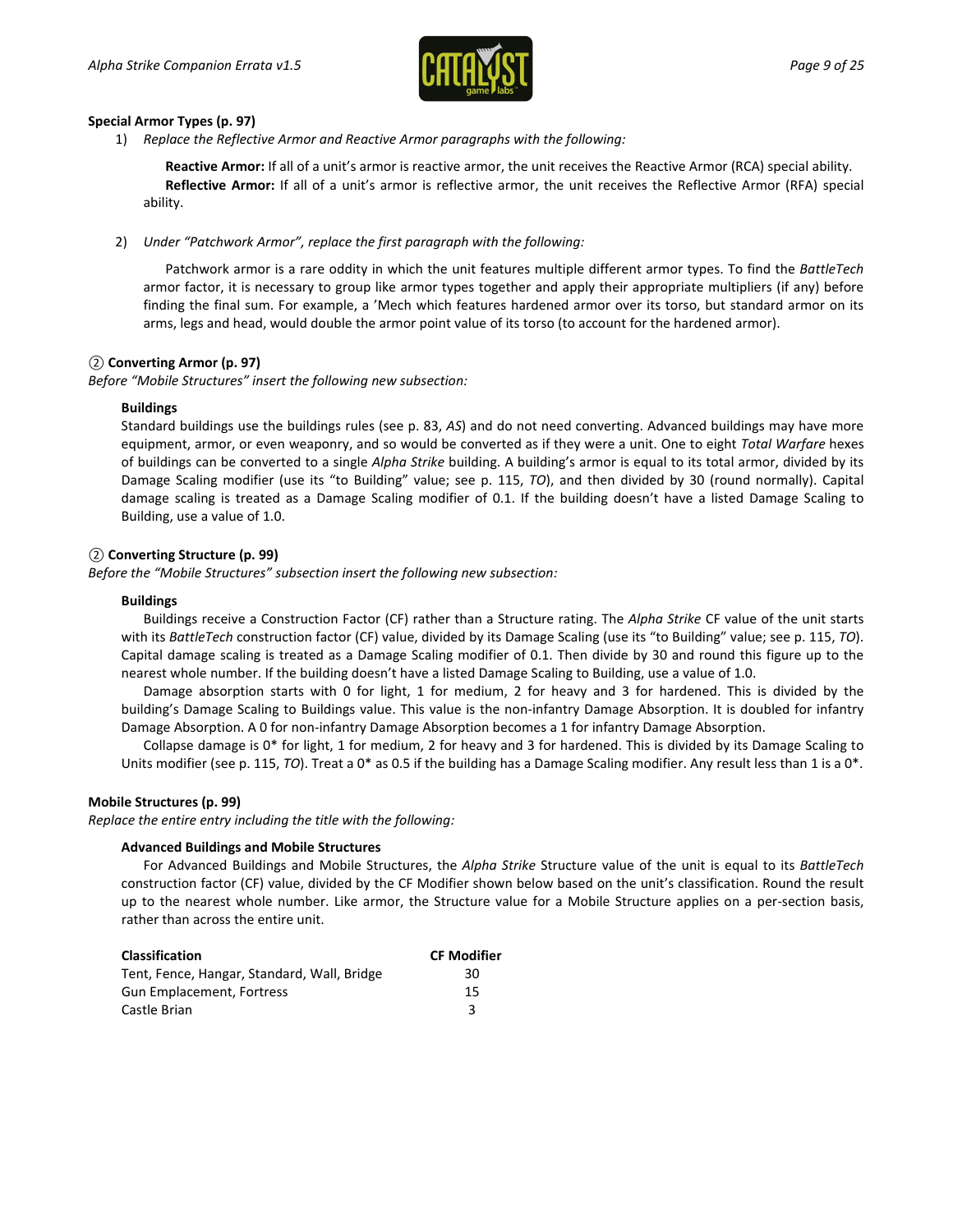

#### **General Conversion Rules (p. 99)**

1) *Third paragraph, last sentence*

Otherwise, round all damage values up to the nearest whole number.

Change to:

Otherwise, if the unit does not track heat, round all damage values up to the nearest whole number.

2) *Under "Adjustment for Heat", in between the first and second sentence insert the following:*

As such, do not perform any damage rounding at this stage.

#### **General Firing Arc Restrictions (p. 100)**

- 1) *③* Second paragraph, delete the second sentence ("If, however, the unit can deliver…").
- 2) *⑤ Under "Rear Weapons", first sentence*

Note that 'Mechs, ProtoMechs, and fighter units equipped with rear-mounted weapons may receive a special unit ability to reflect this feature.

Change to:

Note that 'Mechs, ProtoMechs, vehicles, and fighter units equipped with rear-mounted weapons may receive a special unit ability to reflect this feature.

#### **Converting Weapons [example text] (p. 100)**

1) *First paragraph, last sentence*

*Combined, this means the* Mad Cat Mk II*'s Short range value would be 6 points ([1.245 × 2 Gauss rifles] + [0.7 × 4 ER medium lasers] + [0.6 × 2 LRM 10s] = 6.49, rounded normally to 6.)*

Change to:

*Combined, this means the* Mad Cat Mk II*'s Short range value would be 7 points ([1.245 × 2 Gauss rifles] + [0.7 × 4 ER medium lasers] + [0.6 × 2 LRM 10s] = 6.49, rounded up to 7.)*

2) *Replace the last two paragraphs with the following:*

*Finally, at Long range, the Clan Gauss rifles continue to deliver 1.5 points per weapon, but the ER medium lasers deliver nothing as they are now out of range. The LRM 10s aren't, however, and continue to produce 0.6 damage each at this bracket. This yields a Long range value of 5 ([1.5 x 2 Gauss rifles] + [0.6 x 2 LRM 10s] = 4.2, rounded up to 5).*

*Before adjusting for any other factors—such as the* Mad Cat Mk II*'s heat management capabilities—this gives the 'Mech an* Alpha Strike *damage value of 7/7/5.*

#### *⑤* **Targeting Computers (p. 101)**

*Second paragraph, second sentence*

- 1) Change the title of this subsection from "**Targeting Computers**" to "**Targeting Computers and AES**"
- 2) *After the last paragraph insert the following:*

All weapons in an arm with an Actuator Enhancement System (AES) multiply the damage value for those weapons by 1.05.

#### **Alpha Strike Weapon Conversion Tables (p. 101)**

*Delete the "Adjustment for Heat" paragraph and insert the following:*

**Damage Values:** The conversion process requires several different types of damage values at different points. Each type is explained below:

• Damage Subtotal: A unit's total damage at a given range bracket modified by everything except heat (such as ammunition or targeting computers). No rounding is applied.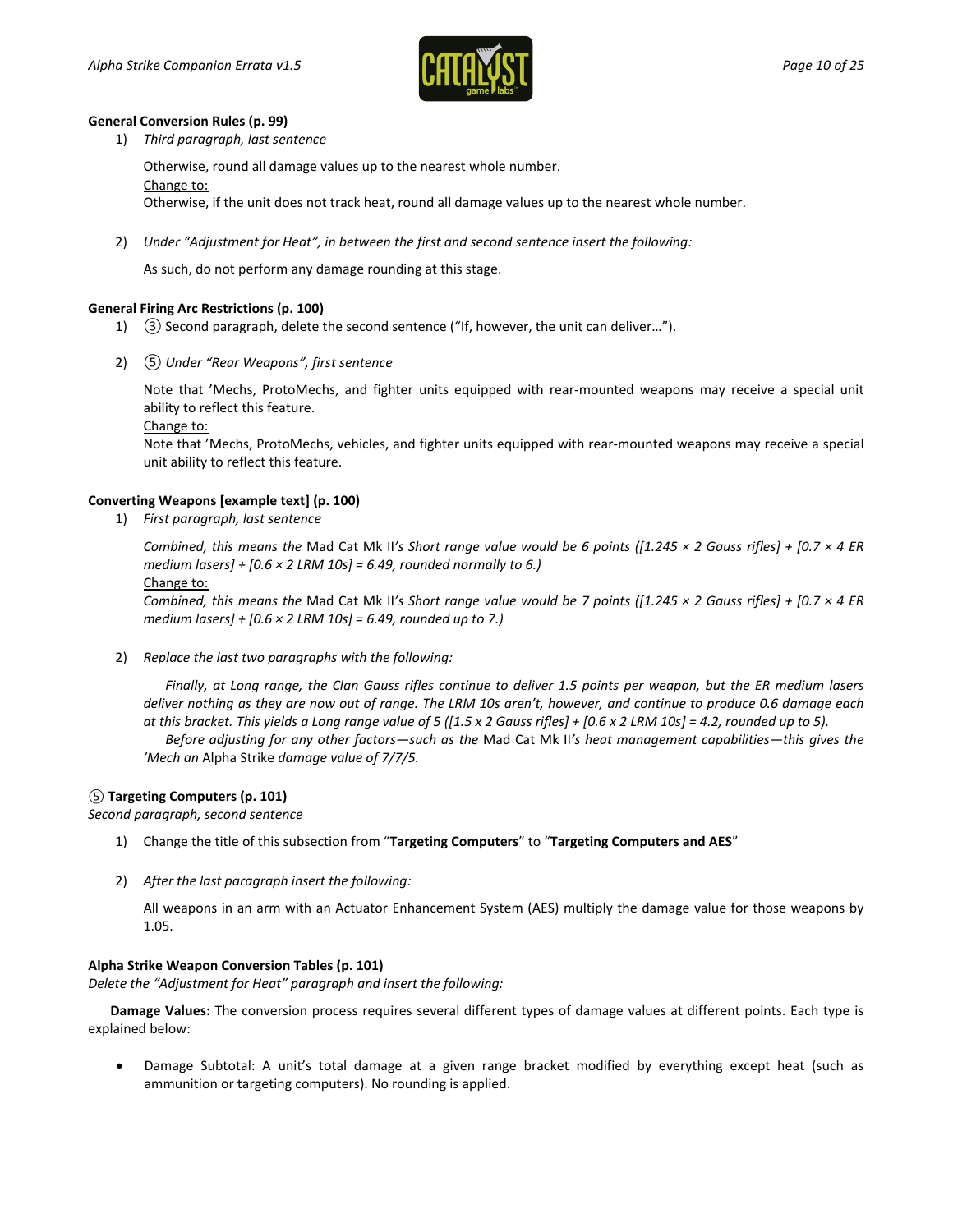

- Heat-Modified Damage: Any unit whose heat production is significantly greater than its dissipation will have to reduce its damage. This process is covered in *Converting Heat* (see p. 115). However, even if the unit does not reduce its damage due to heat, or even if the unit does not track heat at all, the damage subtotals are rounded to the nearest tenth and the results are still referred to as the unit's heat-modified damages.
- Final Damage: The damage after all possible modifications and rounding have been performed (see p. 116).

Be sure to keep a record of each damage value as you make your way through the process, as you will need to consult them at different times.

#### **Ammunition (p. 101)**

#### *First paragraph*

The damage value for any ballistic or missile weapon that does not have at least 10 shots assigned to it must be multiplied by 0.75, with the following additional conditions.

#### Change to:

For each ballistic or missile weapon, divide the number of shots for that weapon the unit carries by the number of such weapons on the unit. If the result is less than 10, the damage value for each such weapon must be multiplied by 0.75, with the following additional conditions.

#### **Battle Armor Infantry (p. 102)**

#### *Under "Battle Armor Vibro-Claws"*

Add 1 point of damage to the total damage value a battle armor unit delivers at Short range if its individual suits are equipped with one vibro-claw manipulator of any kind. If the suits are equipped with 2 vibro-claw manipulators, increase the unit's total damage added to the unit to 2 points at Short range.

#### Change to:

Add 0.1 points of damage to the total damage value a battle armor unit delivers at Short range if its individual suits are equipped with one vibro-claw manipulator of any kind. If the suits are equipped with two vibro-claw manipulators, increase the unit's total damage by 0.2 points at Short range.

#### *②* **Converting Weapons (p. 103)**

*Before "Mobile Structures" insert the following new subsection:*

#### **Buildings**

In *Alpha Strike*, buildings receive four basic firing arcs—Front, Left, Right, and Rear—plus a possible turret, for a maximum of five firing arcs. Calculate separate damage values for each arc for all non-turret weapons in that firing arc.

**Building Turrets:** Unlike most other turret-equipped units, the damage values from a building's turrets are not combined with the rest of the unit's base damage by facing; they are treated in gameplay as a wholly separate firing arc.

**Capital or Sub-Capital Weapons:** Some buildings may even possess capital or sub-capital weapons (including capital or sub-capital missiles) in their capabilities. If so, the unit must combine these weapons by arc separately from the standardscale weapons it otherwise carries. These capital and sub-capital weapons are assigned their own damage values per firing arc, rather than combined with the other weapon types, in the same fashion as found with DropShip or WarShip conversions.

#### **Alpha Strike Weapon Conversion Table: Inner Sphere Standard Weapons (p. 104)**

- 1) Hyper-Velocity AC/10: reduce its Extreme range from 1 to 0.
- 2) *Under "Direct-Fire Ballistic", insert the following new entry*

'Mech Taser  $6$   $0.1 - -$  N Taser

#### **Alpha Strike Weapon Conversion Table: Inner Sphere Standard Weapon (Continued) (p. 105)**

- a) *③* ER Flamer: under Notes, add "Point Defense".
- b) Small Pulse Laser: under Notes, add "Point Defense".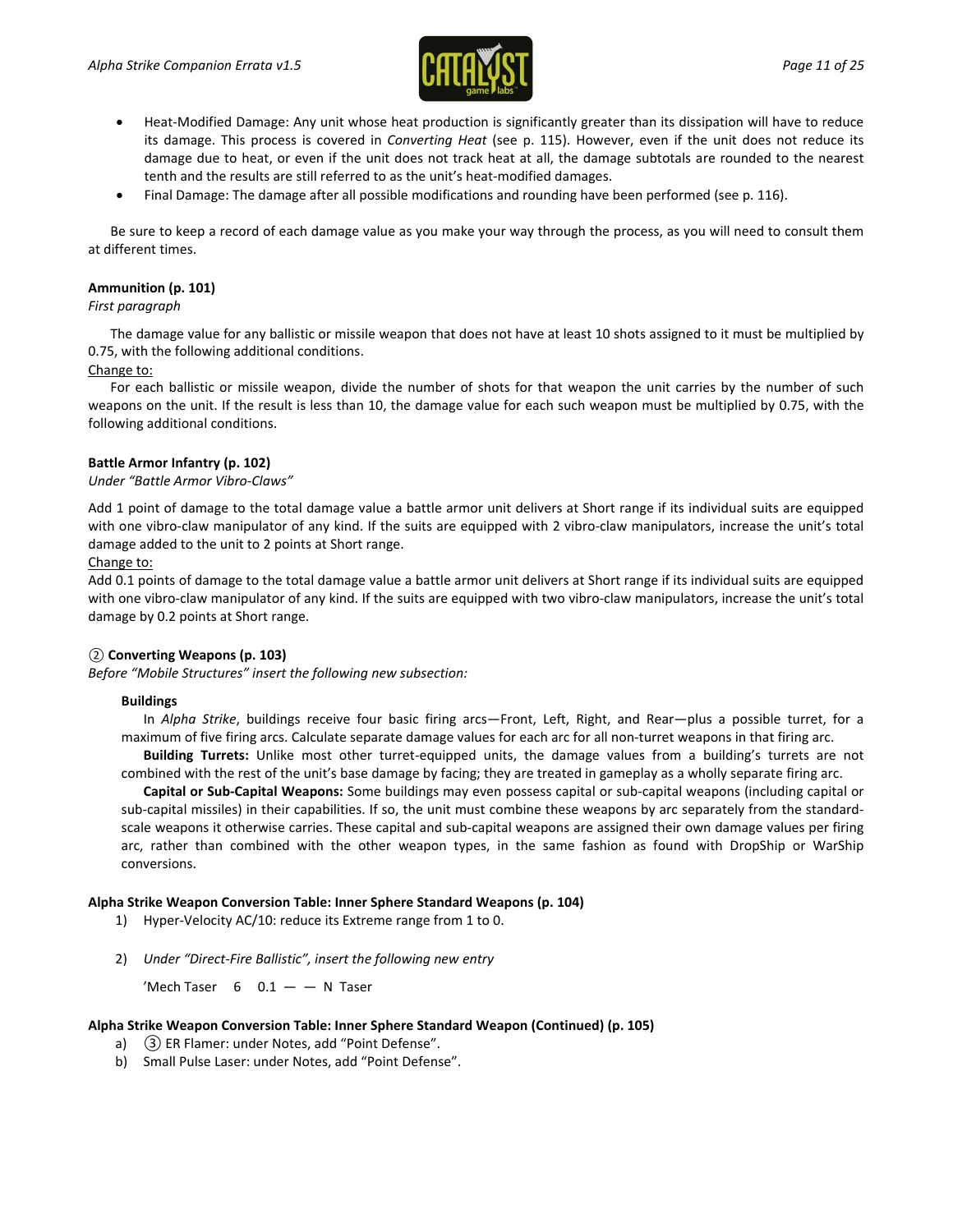

#### **Alpha Strike Weapon Conversion Table: Inner Sphere Standard Weapon (Continued) (p. 106)**

*Replace Heat and Short, Medium and Long ranges for the Re-engineered Lasers with the following values:*

| Large Re-engineered Laser  | 9 | $0.945, 0.945, -$ |
|----------------------------|---|-------------------|
| Medium Re-engineered Laser | 6 | $0.63, 0.63, -$   |
| Small Re-engineered Laser  | 4 | $0.42, -,-$       |

#### **Alpha Strike Weapon Conversion Table: Inner Sphere Standard Weapon (Continued) (p. 107)**

- 1) MRM 40: change the Short range damage from 2.28/24 to 2.28/2.4
- 2) *At the end of "Torpedoes" footnote insert the following:*

Torpedo damage values are used only for the Torpedo (TOR) special ability (see p. 132), and are not added to the base Short, Medium or Long damage values with other weapons.

#### *③* **Alpha Strike Weapon Conversion Table: Clan Standard Weapon (Continued) (p. 109)**

*Underneath "Flamer" insert the two following rows:* 

| Heavy Flamer 5 0.4 0.4 $-$ |  |                  | Heat                |
|----------------------------|--|------------------|---------------------|
| ER Flamer                  |  | $4$ 0.2 0.2 $ -$ | Heat, Point Defense |

#### **Alpha Strike Weapon Conversion Table: Clan Standard Weapon (Continued) (p. 110)**

- 1) *③* Under "SRM 4", change the damage from 0.6/0.8/0.84 to 0.6/0.6/0.63.
- 2) Under "Improved ATM 6", change the Long range damage from 1 to 0.6.
- 3) *At the end of "Torpedoes" footnote insert the following:*

Torpedo damage values are used only for the Torpedo (TOR) special ability (see p. 132), and are not added to the base Short, Medium or Long damage values with other weapons.

#### **Alpha Strike Weapon Conversion Table: Artillery Weapons (p. 111)**

*Update the Damage for all artillery weapons as follows (artillery with asterisks include their primitive equivalents):*

| <b>Artillery Name</b>    | Damage | <b>Artillery Name</b>              | Damage       |
|--------------------------|--------|------------------------------------|--------------|
| Arrow IV (Inner Sphere)* |        | Cruise Missile/90                  | 9/4          |
| Arrow IV (Clan)          |        | Cruise Missile/120                 | 12/5         |
| Thumper                  |        | <b>Battle Armor Tube Artillery</b> | $\mathbf{1}$ |
| Sniper                   |        | <b>Artillery Cannons</b>           |              |
| Long Tom*                | 3/1    | <b>Thumper Cannon</b>              | 0*           |
| Cruise Missile/50        |        | Sniper Cannon                      |              |
| Cruise Missile/70        | 7/2    | Long Tom Cannon                    |              |

**Alpha Strike Weapon Conversion Table: Additional Inner Sphere Battle Armor Weapons (Continued) (p. 112)** Under "Direct-Fire Ballistic Weapons", for both Light Mortars and Heavy Mortars, remove the "Indirect Fire" note.

#### **Alpha Strike Weapon Conversion Table: Additional Clan Battle Armor Weapons (p. 113)**

Under "Direct-Fire Ballistic Weapons", for the Battle Armor LB-X Autocannon, Notes, add "Flak".

#### **Alpha Strike Capital and Sub-Capital Weapon Conversion Table (p. 114)**

Under "Capital Ballistic Weapons", change the Naval Autocannon/25 (NAC/25) Short-range damage from 23 to 25.

#### **Converting Heat (p. 115)**

Replace this entire section with the material found in *ASC - Converting Heat Errata v1.2.doc*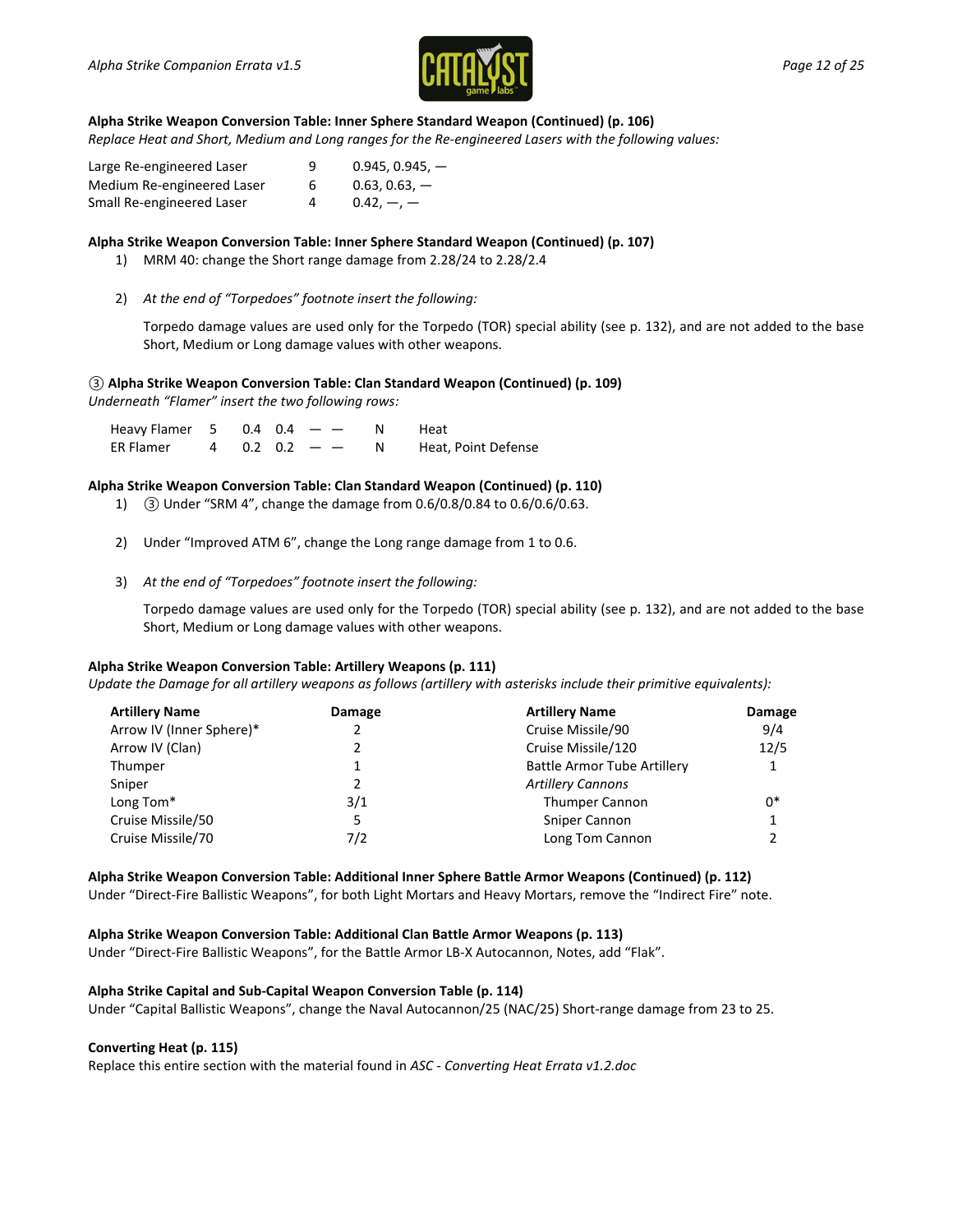

#### **Determining Final Damage Values (p. 116)**

Replace this entire section with the material found in *ASC - Converting Heat Errata v1.2.doc*

#### **Special Unit Ability Damage Values (p. 116)**

*First paragraph, second sentence*

This is similar to how a unit's normal attack values are computed, except that these values include only those for the weapons specified by the ability, and are not subject to heat modification.

#### Change to:

This is similar to how a unit's normal attack values are computed, except that these values include only those for the weapons specified by the ability.

#### *④* **Anti-Missile System (AMS) (p. 117)**

*Under "Conversion", second paragraph*

Note that non-fighter, space-capable aerospace units (Small Craft, DropShips, JumpShips, satellite support vehicles, space stations, and WarShips)

Change to:

Note that aerospace units (fighters, Small Craft, DropShips, JumpShips, satellite support vehicles, space stations, and WarShips)

#### **Alpha Strike Special Unit Abilities Table (p. 118)**

1) *③ After "Flight Deck", insert the following new entry:*

Fuel FUEL# see p. 124

2) Under "Improved Narc Missile Beacon", change INARC to INARC#

#### **Alpha Strike Special Unit Abilities Table (Continued) (p. 119)**

Under "Narc Missile Beacon", change CNARC and SNARC to CNARC# and SNARC#

#### *⑤* **Basic Fire Control (BFC) (p. 120)**

*Replace the "Conversion" paragraph with the following:*

**Conversion:** To receive this special ability, the unit must be a Support Vehicle specifically equipped with Basic Fire Control or an IndustrialMech not equipped with Advanced Fire Control. (Basic Fire Control is the default for IndustrialMechs.)

#### **C3 Systems (p. 121)**

- 1) Under "C<sup>3</sup> Emergency Master (C<sup>3</sup>BSM#)", change the title of this entry to C<sup>3</sup> Emergency Master (C<sup>3</sup>EM#)
- 2) Under "C<sup>3</sup> Slave Computer (C<sup>3</sup>S)"

A unit receives this special ability if it lists at least one standard  $C<sup>3</sup>$  Slave computer in its weapons and equipment inventory.

Change to:

A unit receives this special ability if it lists at least one standard  $C^3$  Slave or  $C^3$  Emergency Master computer in its weapons and equipment inventory.

#### *④* **CASE (CASE) (p. 122)**

*Under "Conversion", first paragraph, first sentence*

Any non-infantry unit built with a Clan technology base that carries ammunition or Gauss rifles will receive the CASE special ability.

Change to:

Any non-infantry unit built with a Clan technology base that carries explosive components (see *Energy (ENE)*, p. 123, for a list) will receive the CASE special ability.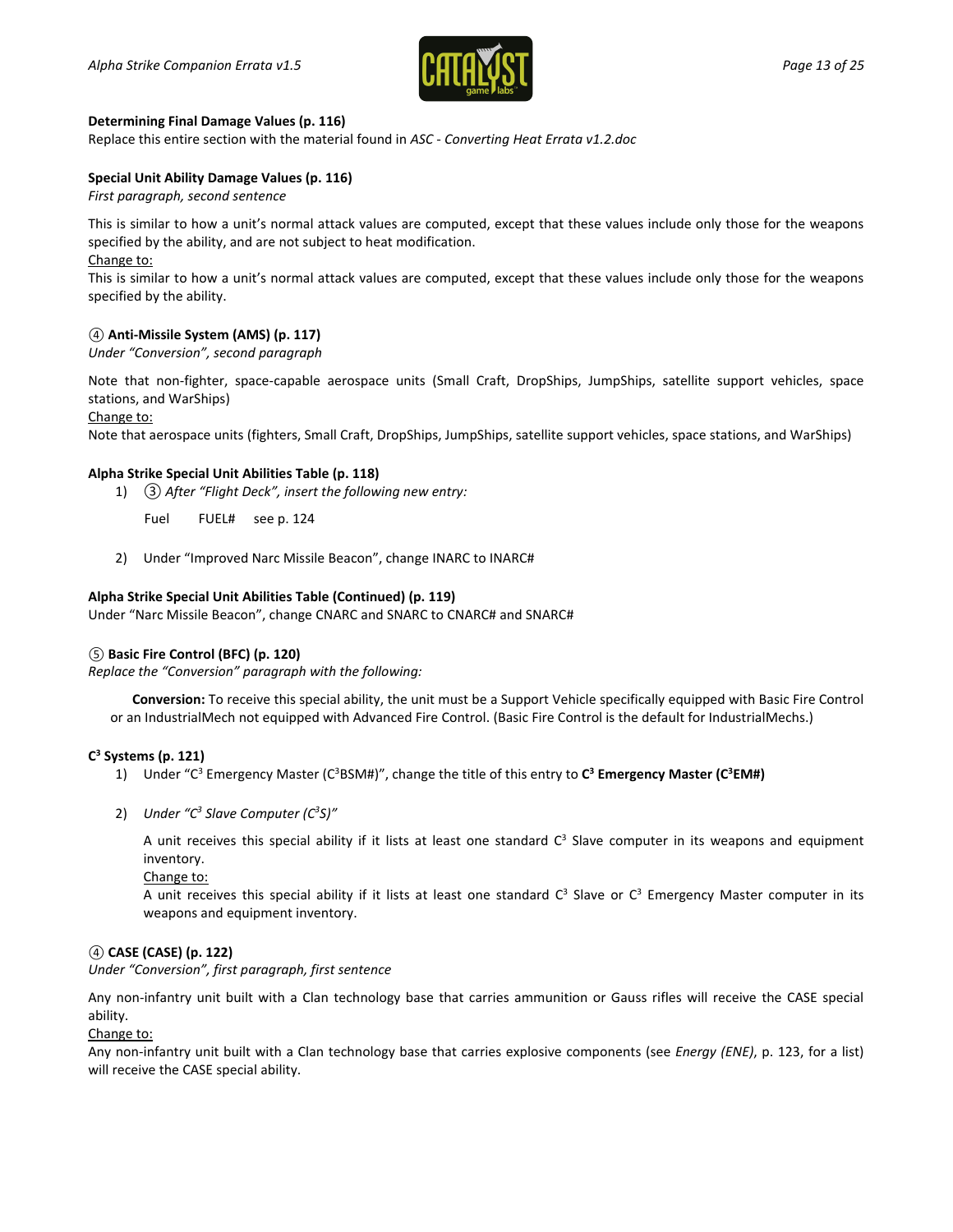

#### *④* **Energy (ENE) (p. 123)**

- 1) Add BattleMech tasers to the list of explosive components
- 2) *Add the end of the "Conversion" paragraph insert the following:*

Plasma Weapons, even if using ammunition, do not count as explosive components.

#### *④* **Flak (FLK#/#/#/#) (p. 124)**

1) *Under "Conversion", second sentence*

To find the final damage values for this ability, add up the damage for all of the unit's Flak-capable weapons, and round all sums normally

#### Change to:

To find the final damage values for this ability, add up the damage for all of the unit's Flak-capable weapons, calculated as a separate attack including heat adjustment, and round all sums normally

2) *At end of first paragraph insert the following:*

If the unit's Flak attack value at any range, after heat-modification and before final damage rounding, is greater than 0 but less than 0.5, the unit receives a  $0^*$  attack value at that range, indicating that the Flak attack is subject to the *Minimal Damage* rule; see page 18.

#### *③* **Special Unit Abilities (p. 124)**

*After the "Flight Deck" entry insert the following:*

#### **Fuel (FUEL#)**

Only recorded on aerospace fighters to track fuel endurance (see p. 75), this special ability records the operational fuel stores for such units in space combat. (Airborne support vehicles, conventional fighters, small craft, DropShips, and other large spacecraft do not track fuel in *Alpha Strike* play.)

**Conversion:** Only aerospace fighter units need to record this special. Its numerical value is equal to the number of fuel points listed on the unit's Technical Readout entry, divided by 20, and rounded normally.

#### **Improved Narc Missile Beacon (INARC) (p. 125)**

- 1) Change the subsection title to **Improved Narc Missile Beacon (INARC#)**
- 2) *At the end of the "Conversion" paragraph insert the following:*

If more than one launcher is carried, note the number of launchers with the special ability.

#### **Improved Advanced Tactical Missiles (IATM #) (p. 125)**

*Replace the entire entry, including the title, with the following:*

#### **Improved Advanced Tactical Missiles (IATM#/#/#)**

This special ability tracks damage from a unit's improved ATM and Fusillade launcher weapons, and indicates an ability to use alternate IATM munitions.

**Conversion:** A unit receives this special if it carries any number of improved ATM launchers and Fusillade launchers that, when combined, are capable of delivering 1 or more points of damage at Medium range after heat-modification and before final damage value rounding. To find the final attack values for this ability, add up the damage for all of the unit's improved ATM launchers and Fusillade launchers (indicated on the weapon conversion tables by any weapons with the "IATM" note), and round all sums normally.

Record this ability as IATM#/#/#, where # is the final damage value for each range bracket.

#### *⑤* **Indirect Fire (IF#) (p. 125)**

*Under "Conversion", third sentence*

This ability receives a numerical rating equal to the Long range attack value for all these weapons combined, rounded normally.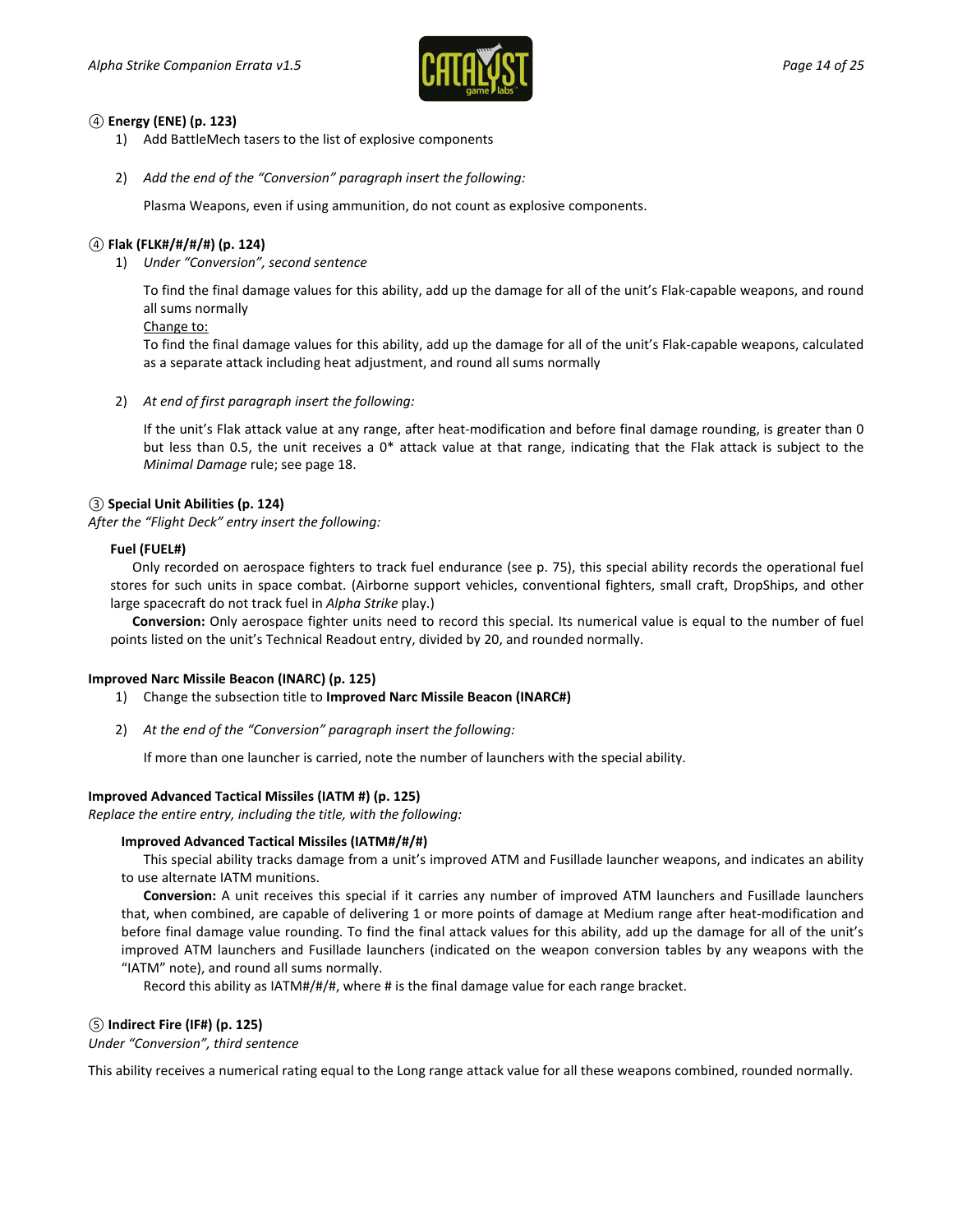

#### Change to:

This ability receives a numerical rating equal to the left-most (non-Artemis) Long range attack value for all these weapons combined, rounded normally.

#### *⑤* **Light Active Probe (LPRB) (p. 126)**

*Replace the "Conversion" paragraph with the following:*

**Conversion:** Any unit type that features a Light Active Probe in its weapons and equipment inventory, or any non-Battle Armor unit with Electronic Warfare in its weapons and equipment inventory, receives this special.

#### **Light ECM (LECM) (p. 126)**

*Replace the "Conversion" paragraph with the following:*

Only battle armor units carrying an ECM suite receive this special ability.

#### **Long-Range Missiles (LRM#/#/#) (p. 126)**

*In between the first and second paragraphs insert the following new paragraph:*

MMLs apply some of their damage values to the LRM special ability. The Long range MML damage values are applied towards the Long range LRM special ability, and half the Medium range MML damage values, rounded normally, are applied towards the medium range LRM special ability. MMLs add no damage values to the Short range LRM special ability.

#### *⑤* **Mobile Army Surgical Hospital (MASH#) (p. 127)**

*Under "Conversion", at the end of the section insert the following new paragraph:*

If the unit has a core MASH unit, and carries paramedic equipment, each ton of paramedic equipment adds 1 to the MASH numerical value. Without a core MASH unit, the unit only receives MASH1 if the unit carries at least 3 tons of paramedic equipment; increase its MASH numerical value by 1 for each full 3 tons of additional paramedic equipment beyond this.

#### **Mimetic Armor System (MAS, LMAS) (p. 127)**

*Under "Conversion"*

Units that list a Void-Signature System or Chameleon Light Polarization Shield in their weapons and equipment inventory receive the MAS special ability,

#### Change to:

Units that list a Void-Signature System in their weapons and equipment inventory receive the MAS special ability,

#### *④* **Mine Dispenser (MDS#) (p. 127)**

*Under "Conversion", last sentence*

The numerical value of this ability is equal to the number of mine dispensers the unit possesses.

#### Change to:

The numerical value of this ability is equal to twice the number of mine dispensers the unit possesses.

#### *④* **Mobile Headquarters Equipment Table (p. 127)**

*Add the following new row:*

Command Console 1

#### **Narc Missile Beacon (CNARC, SNARC) (p. 128)**

- 1) Change the subsection title to **Narc Missile Beacon (CNARC#, SNARC#)**
- 2) *At the end of the "Conversion" paragraph insert the following:*

If more than one launcher is carried, note the number of launchers with the special ability.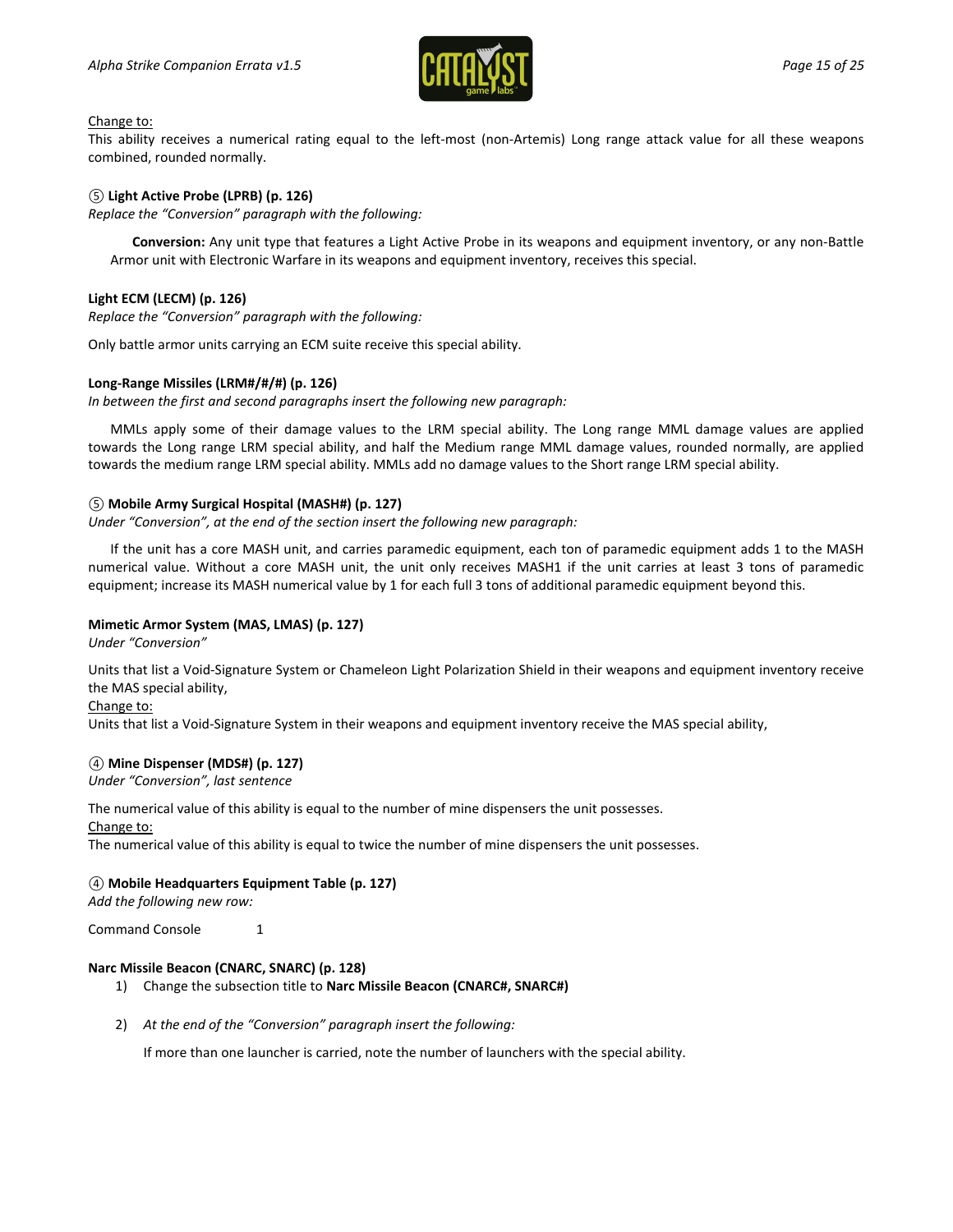

#### *④* **Omni (OMNI) (p. 128)**

*Under "Conversion", first sentence*

Only 'Mechs, vehicles, and fighters may receive the OMNI special ability. Change to: Only 'Mechs and vehicles may receive the OMNI special ability.

#### *⑤* **Overheat Long (OVL) (p. 128)**

*Under "Conversion", first sentence*

A unit receives this ability if the total heat for its Medium- and Long-range weapons only

Change to:

A unit receives this ability if the unit has an Overheat Value and the total heat for its Medium- and Long-range weapons only

#### *②* **Point Defense (PNT#) (p. 128)**

*First paragraph*

but also capital missiles, sub-capital missiles, and Arrow IV homing artillery missiles.

#### Change to:

but also capital missiles, sub-capital missiles, and Arrow IV artillery.

#### *④* **Rear Weapons (REAR#/#/#/#) (p. 129)**

*Under "Conversion", first paragraph, first sentence*

The damage values for this special ability are found by adding up all *Alpha Strike* values for the unit's rear-firing weapons only at each range bracket, and rounding normally,

Change to:

The damage values for this special ability are found by adding up all *Alpha Strike* values for the unit's rear-firing weapons only at each range bracket, calculated as a separate attack including heat adjustment, and rounding normally,

#### *⑤* **Reengineered Lasers (REL) (p. 130)**

*Under "Conversion", first sentence*

To receive this special ability, a unit must be able to deliver a combined damage value of 1 point or more at Medium range with just its re-engineered laser weapons.

#### Change to:

To receive this special ability, a unit must be able to deliver a combined damage value of 1 point or more at Medium range with just its re-engineered laser weapons, after heat-modification and before final damage value rounding.

#### *⑤* **Remote Sensor Dispenser (RSD#) (p. 130)**

*At the end of the section insert the following:*

A unit with this ability also receives the Recon (RCN) special by default.

### **Short-Range Missiles (SRM#/#) (p. 131)**

*In between the first and second paragraphs insert the following new paragraph:*

MMLs apply some of their damage values to the SRM special ability. The Short range MML damage values are applied towards the Short range SRM special ability, and half the Medium range MML damage values, rounded normally, are applied towards the Medium range SRM special ability.

#### **Stealth (STL) (p. 131)**

Under "Conversion", remove "Void Signature System".

*⑤* **Target Acquisition Gear (TAG) (p. 132)**

*Under "Conversion"*

TAG, Prototype TAG, or the  $C<sup>3</sup>$  Master Computer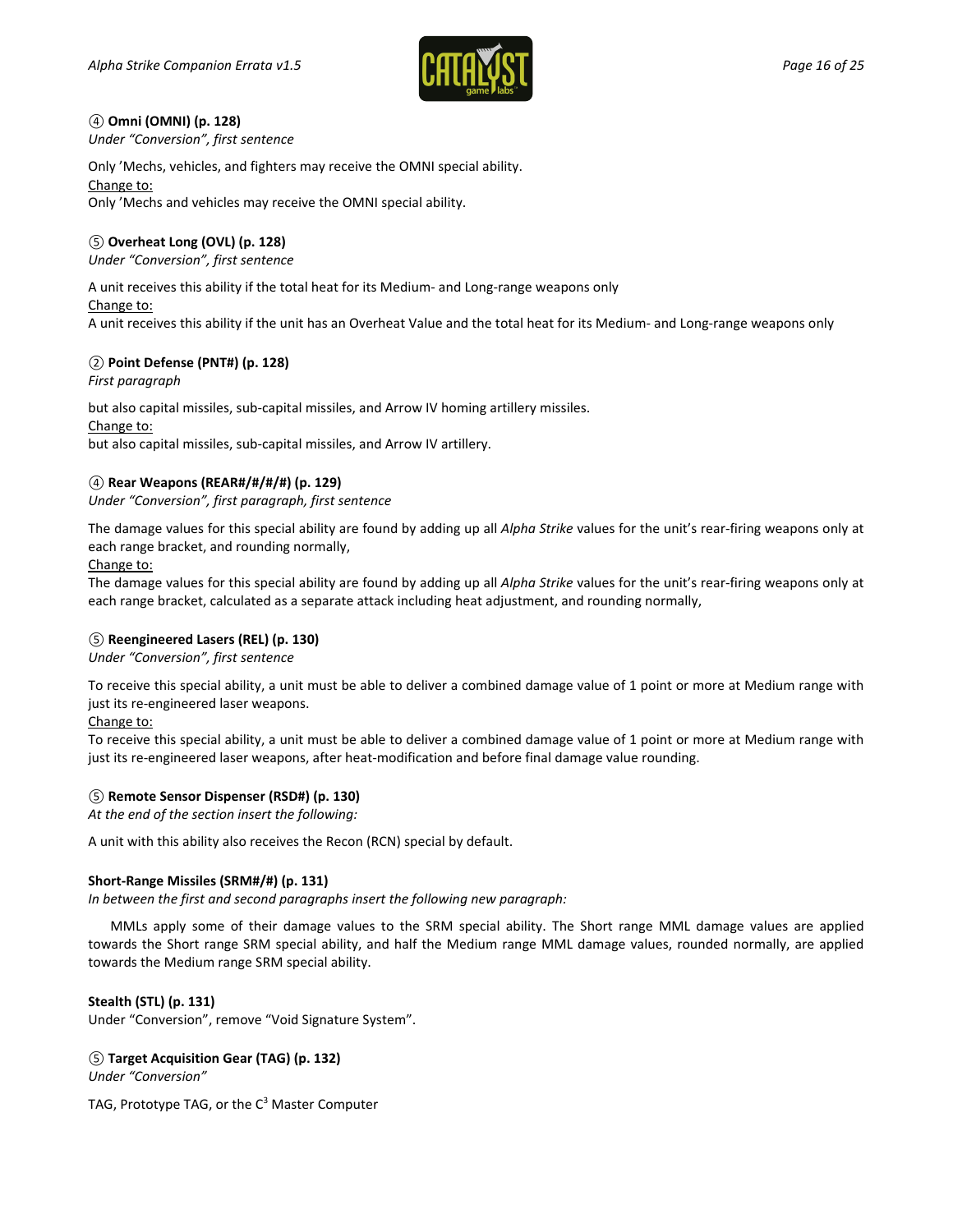

Change to:

TAG, Prototype TAG,  $C^3$  Master Computer, or Boosted  $C^3$  Master Computer

#### *③* **Torpedo (TOR#/#/#) (p. 132)**

Third paragraph: delete the first sentence ("Torpedoes always use …").

# **Point Value Calculations**

#### **Step 1: Determine Unit's Offensive Value (p. 138)**

*Under "Attack Damage Value", replace the last two sentences with the following:*

For minimum damage values  $(0^*)$ , count each as 0.5. For example, a unit with a standard attack of  $3/2/0^*$  would begin calculating its Offensive Value with an Attack Damage Factor of 7.5  $(3 + 2 + 2 + 0.5 = 7.5)$ .

#### **Step 1a: Apply Blanket Offensive Modifiers (p. 139)**

Delete the second paragraph ("After multiplying…")

#### **Step 2: Determine Unit's Defensive Value (p. 139)**

*Under "Movement Factor", first sentence*

A unit's Movement Factor equals 0.25 points for every 2 inches of Move the unit has. Change to:

A unit's Movement Factor is equal to its highest single movement rate divided by 8.

#### **Offensive Special Ability Factor Table (Ground Units) (p. 139)**

- 1) Under "ARTX-#", Factor Value column, change Damage  $\times$  4<sup>\*\*</sup> to Damage  $\times$  6<sup>\*\*</sup>
- 2) Change "CNARC" to "CNARC#" and its Factor Value from 0.5 to Ability Rating  $\times$  0.5
- 3) Insert a new row for IATM#/#/#. Its Factor Value is "Long range damage value  $\times 1$ "
- 4) Under "IF#", Factor Value column, add the following: IF0\* = 0.5
- 5) Change "INARC" to "INARC#" and its Factor Value from 1 to Ability Rating  $\times$  1
- 6) Change "SNARC" to "SNARC#" and its Factor Value from 1 to Ability Rating × 1
- 7) Insert a new row for TSEMP-O#. Its Factor Value is "Ability Rating x 1 (Max 5)"
- 8) Under "TSEMP#", Factor Value column, change Ability Rating x 1 (Max 5) to Ability Rating x 5
- 9) *Footnotes section, replace the \*\* footnote with the following:*

\*\*If the artillery delivers damage expressed by a slash, multiply the first (Inner) damage value by 6, then add 3 points for every point of second (Outer) damage value, plus 3 points for every 2 full inches of blast radius beyond 2". (For example, a single Long Tom artillery weapon—Damage 3/1, Radius 6"—would receive a Factor Value of 27 [3  $\times$  6 = 18] +  $[3 \times 2"$  over  $2" = 6] + [3 \times 1 = 3] = 27$ .

#### **Offensive Blanket Multipliers Table (Ground Units) (p. 139)**

- 1) **(2) Remove "Any C<sup>3</sup> Special (other than C3RS)"**
- 2) In the table footnotes, first (\*) footnote, delete ", and DRO"

#### **Defensive Special Ability Factor Table (Ground Units) (p. 140)**

- 1) Under "CR", change its Factor Value to "0.25 (only if the unit has 3 or more Structure points)"
- 2) *③* Delete the PNT# row entirely (ground units don't use PNT).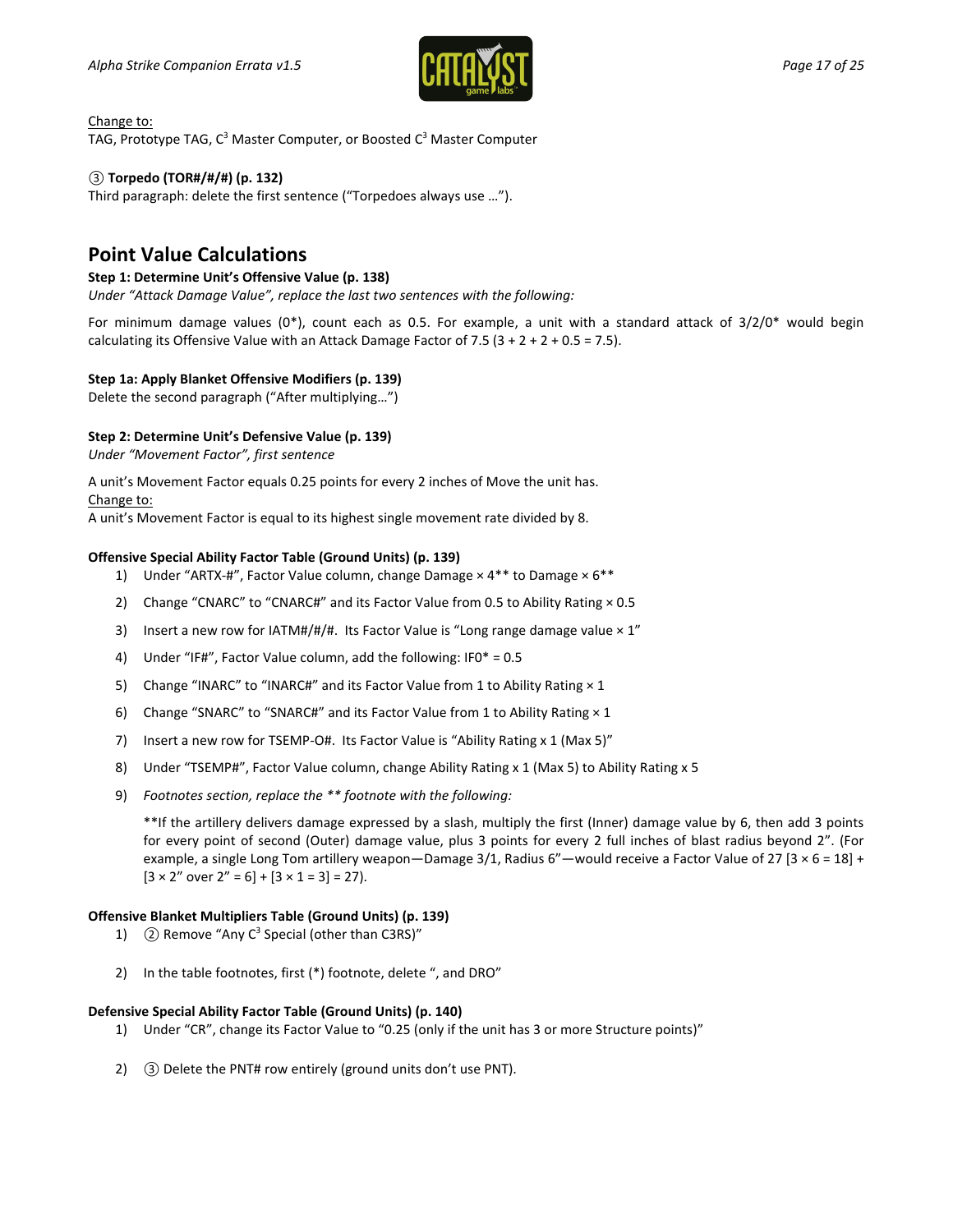

3) *Under the "Factor Value" column, for each ability that has the wording "per 3 Armor points (round down)", change this to read:*

× (Armor points/3 (round down))

#### **Defense Factor Modifiers Table (Ground Units) (p. 140)**

1) *Under "Unit's Best Move Rate"*

Unit is Jump-Capable Change to: Unit is Jump-Capable\*

- 2) *②* Under "Unit's Type and Features", change the Type Modifier for "Has Stealth Armor" from +2 to +1.
- 3) *Under "Unit's Type and Features", replace the "Has Mimetic Armor" entry with the following:*

Has Mimetic Armor (LMAS Special)  $+2^{**}$ Has Mimetic Armor (MAS Special)  $+3**$ 

4) *Replace the footnote text with the following:*

\*Apply only if the unit meets any of the following criteria: is infantry, has a Damage Value in all range brackets of 0, does not have TSEMP (TSEMP-O does not count).

\*\*Apply only if this value is higher than the unit's total Movement Modifier. If so, this value is used instead of the total Movement Modifier, not in addition to it.

#### **Step 2a: Calculating Defensive Interaction Rating (DIR) (p. 141)**

1) *② Under "Defense Factor", replace the first paragraph with the following:*

Using the Defense Factor Modifiers Table on page 140, find the ground unit's total target modifier. To do this, first find any applicable Type and Feature Modifiers. Then find the unit's Movement Modifier (not including any jumpcapable bonus). If the unit has more than one Move rate, use whichever provides the highest total bonus; however, never use a jumping Move rate over a non-jumping rate, even if the jumping Move rate is faster and/or provides a higher modifier.

If the total is either 1 or 2, multiply the result by 0.1. If the total is 3 or higher, multiply the sum by 0.25. Whatever the result, add 1 to find the unit's Defense Factor.

If the total is less than 0, drop the negative and multiply the result by 0.1. Subtract the result from 1 to find the unit's Defense Factor. For example, a unit with a total target modifier of –1 would have a Defense Factor of 0.9.

2) *Under "Calculate the DIR", first paragraph, last sentence*

Round this result up to the nearest half point (0.5), to find the unit's DIR. Change to: Round this result to the nearest half point (0.5) to find the unit's DIR.

#### *②* **Step 3: Determine Unit's Final Point Value (p. 141)**

*Replace the entire subsection with the following:*

Once the Offensive and Defensive Values for a ground unit are known, add them together to find the unit's Point Value Subtotal.

Certain capabilities (or lack thereof) can drastically alter a unit's battlefield potential. The following PV Subtotal Modifiers alter a unit's cost to reflect this. Round each modifier amount to the nearest 0.5. The results of each Subtotal Modifier are applied to the PV Subtotal at the same time, only after all of them have been individually calculated (i.e. they do not rely on one another, and so can be performed in any order).

**Agile:** Take the unit's Target Movement Modifier (not including the Jumped modifier, if applicable). If this is 2 or higher, then multiply the unit's TMM – 1 by the unit's Medium range damage value. If the unit has no Medium range damage value, but has a Target Movement Modifier of 3 or higher, then multiply the unit's TMM – 2 by the unit's Short range damage value. Apply the result to the unit's PV Subtotal. Otherwise, no additional cost is applied.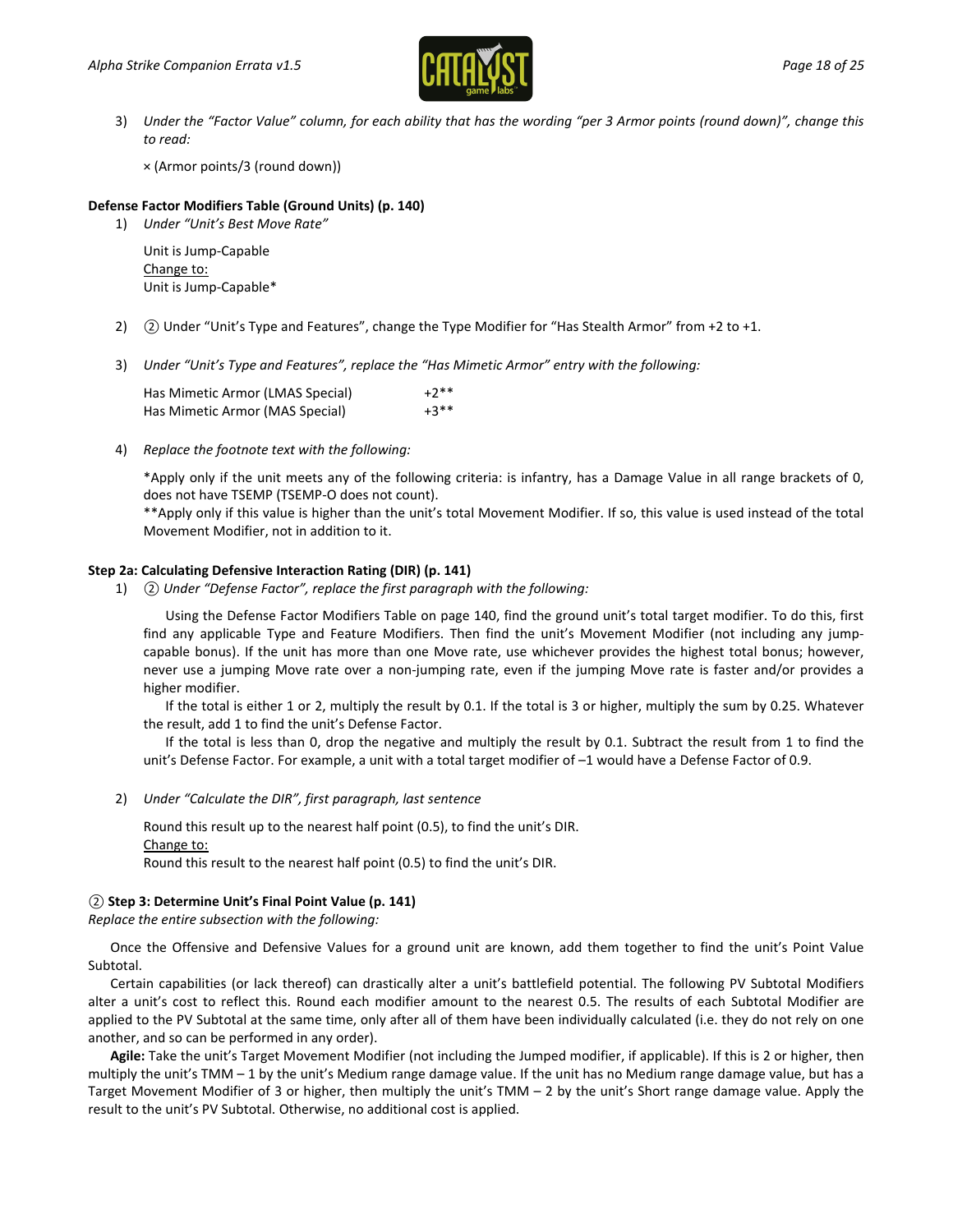

For example, a Dasher Prime has a TMM of 4, and a Medium-range damage value of 3. As such, it applies an extra [(4 TMM – 1) x 3 Medium range damage] = 9 points to its PV Subtotal. A Dasher H has no Medium range damage value. However, its TMM is

4, and so a charge of  $[(4 TMM - 2) \times 5$  Short range damage] = 10 points is applied to its PV Subtotal.  $C^3$ : If the unit has NOVA or any form of  $C^3$  other than  $C^3RS$ , add (PV Subtotal x 0.05).

**Brawler:** If the unit is armed, has at least 2 inches of Move, and is not equipped with any of the following special abilities: ART-# (any type), BT,  $C^3$  (any type), ECM (any type other than LECM) or NOVA, then its PV Subtotal may be modified as follows.

- If the unit has 6 to 10" of Move, but only delivers damage at Short range: subtract a modifier equal to (PV Subtotal \* 0.25).
- If the unit has 2 to 5" of Move, but only delivers damage at Short range: subtract a modifier equal to (PV Subtotal \* 0.5).
- If the unit has 2 to 5" of Move, but only delivers damage at Short and Medium range: subtract a modifier equal to (PV Subtotal \* 0.25).

#### *②* **Step 2: Determine Unit's Defensive Value (p. 142)**

*Delete the "Threshold Value" paragraph and replace the Armor Factor paragraph with the following:*

The Armor Factor of an aerospace unit equals its *Alpha Strike* Armor value. This is multiplied by (1.3 + (the unit's Threshold \* 0.1)); if the result is higher than 1.9, reduce it to 1.9. If the unit has the BAR special, divide the final result by 2.

#### **Offensive Special Ability Factor Table (Aerospace Units) (p. 143)**

*Footnotes*

\*Apply this Factor for each artillery weapon separately.

Change to:

\*Apply this Factor for each artillery weapon separately. Remember that Artillery Cannons do not grant ART special abilities to aerospace units, but instead are treated as part of the standard damage calculation (see pp. 104, 107).

#### **Step 2: Determine Unit's Defensive Value (p. 144)**

*Under "Movement Factor", second sentence*

If the unit possesses a Thrust of 10 or more, add 1 additional point to this result.

Change to:

If the unit possesses a Thrust of 7-9, add 0.5 points to this result. If the unit possesses a Thrust of 10 or more, instead add 2 points.

# **Alpha Strike Force Building**

#### **Standard Force Organization Schemes Table and accompanying text (pp. 148 and 149)**

When in reference to infantry formations, replace all references to an Inner Sphere/Periphery lance with company instead. As far as standard Inner Sphere organization is concerned, an infantry platoon is already a lance.

#### *③* **Battle Lance (p. 150)**

*Under "Bonus Ability", first sentence*

The Battle Lance formation receives the equivalent of a 6-point Lucky Special Pilot Ability (see p. 54), except that it is useable by *any* unit in the Battle Lance, rather than limited to any single unit.

Change to:

The Battle Lance formation receives the equivalent of a Lucky Special Pilot Ability (see p. 54) as a level of the number of units in the formation at Setup plus two. A Lance of 4 'Mechs in a Battle Lance would thus receive a 6-point Lucky Special Ability. It is useable by any unit in the Battle Lance, rather than limited to any single unit.

#### *③* **Assault Lance (p. 151)**

*Under "Bonus Ability", first paragraph, second sentence*

When each turn of game play begins, the player may designate up to 2 units per Assault Lance to receive the chosen ability for the duration of the turn.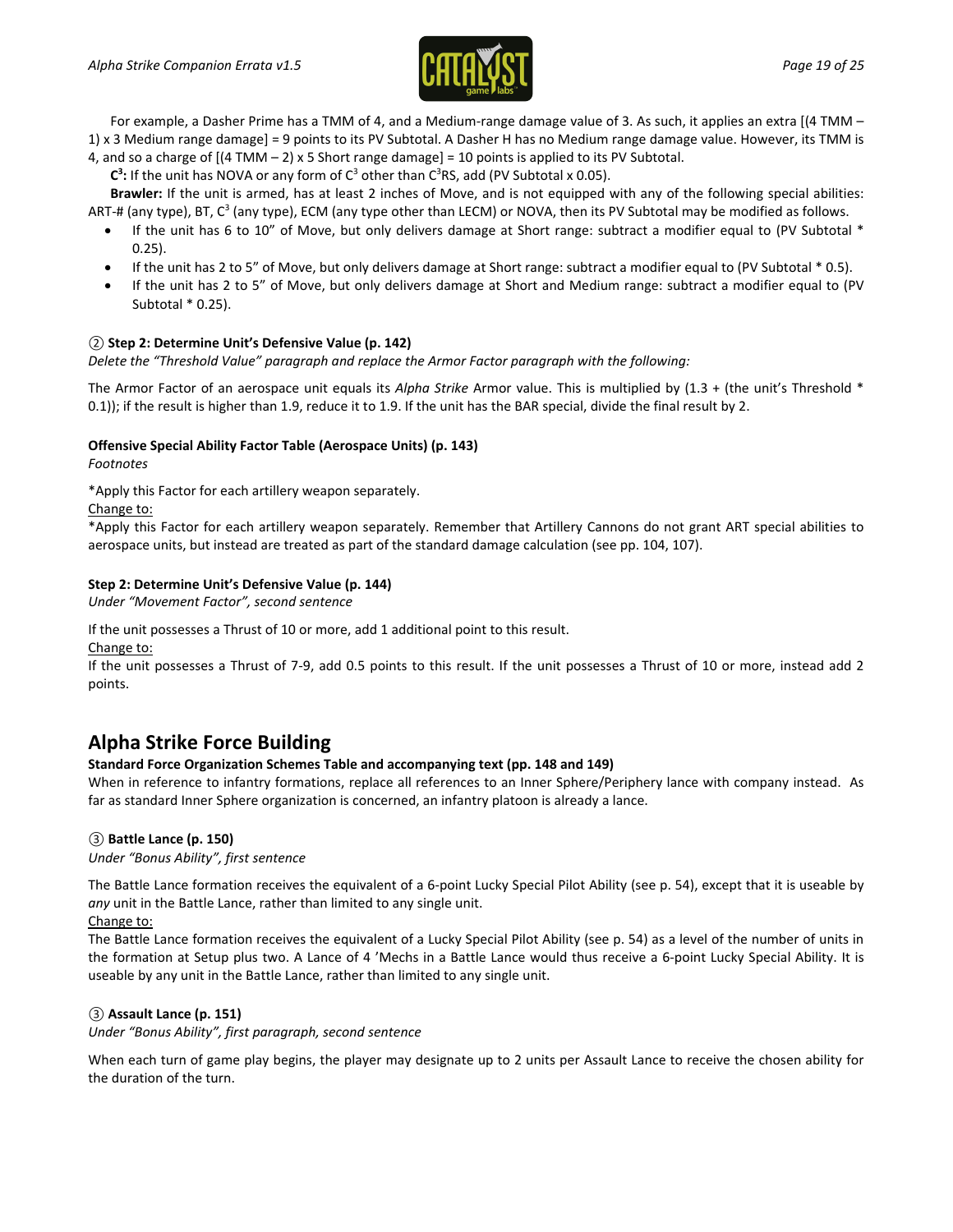

#### Change to:

When each turn of game play begins, the player may designate up to half the units in the Assault Lance (rounded down) to receive the chosen ability for the duration of the turn. Destroyed or withdrawn units do not count towards the current number of units in the formation.

#### *③* **Fire Lance (p. 152)**

*Under "Bonus Ability"*

At the beginning of each turn, up to 2 Fire Lance units may receive the Sniper Special Pilot Ability (see p. 56), which will affect their weapon attacks during that turn.

#### Change to:

At the beginning of each turn, up to half the Fire Lance units (rounded down) may receive the Sniper Special Pilot Ability (see p. 56), which will affect their weapon attacks during that turn. Destroyed or withdrawn units do not count towards the current number of units in the formation.

#### *③* **Fire Support Lance (p. 152)**

*Under "Bonus Ability"*

At the beginning of each turn, up to 2 Fire Support Lance units may receive the Oblique Attacker Special Pilot Ability (see p. 55), which will affect their weapon attacks during that turn.

#### Change to:

At the beginning of each turn, up to half the Fire Support Lance units (rounded down) may receive the Oblique Attacker Special Pilot Ability (see p. 55), which will affect their weapon attacks during that turn. Destroyed or withdrawn units do not count towards the current number of units in the formation.

#### *③* **Artillery Fire Lance (p. 152)**

*Under "Bonus Ability"*

At the beginning of each turn, up to 2 units may receive the Oblique Artilleryman Special Pilot Ability (see p. 55), which will affect their artillery weapon attacks made during that turn.

Change to:

At the beginning of each turn, up to half the Artillery Fire Lance units (rounded down) may receive the Oblique Artilleryman Special Pilot Ability (see p. 55), which will affect their weapon attacks during that turn. Destroyed or withdrawn units do not count towards the current number of units in the formation.

#### *③* **Direct Fire Lance (p. 152)**

*Under "Bonus Ability"*

At the beginning of each turn, up to 2 units in this formation type may receive the Weapon Specialist SPA (see p. 58). This ability will affect the weapon attacks made by the designated units during that turn.

Change to:

At the beginning of each turn, up to half the Direct Fire Lance units (rounded down) may receive the Weapon Specialist Special Pilot Ability (see p. 58), which will affect their weapon attacks during that turn. Destroyed or withdrawn units do not count towards the current number of units in the formation.

#### *③* **Anti-Air Lance (p. 152)**

*Under "Bonus Ability"*

At the beginning of each turn, up to 2 units in the Anti-Air Lance may receive the Anti-Aircraft Specialist Special Command Ability (p. 47). This special command ability will affect the weapon attacks made by the designated units during that turn.

#### Change to:

At the beginning of each turn, up to half the Anti-Air Lance units (rounded down) may receive the Anti-Aircraft Specialist Special Pilot Ability (see p. 47), which will affect their weapon attacks during that turn. Destroyed or withdrawn units do not count towards the current number of units in the formation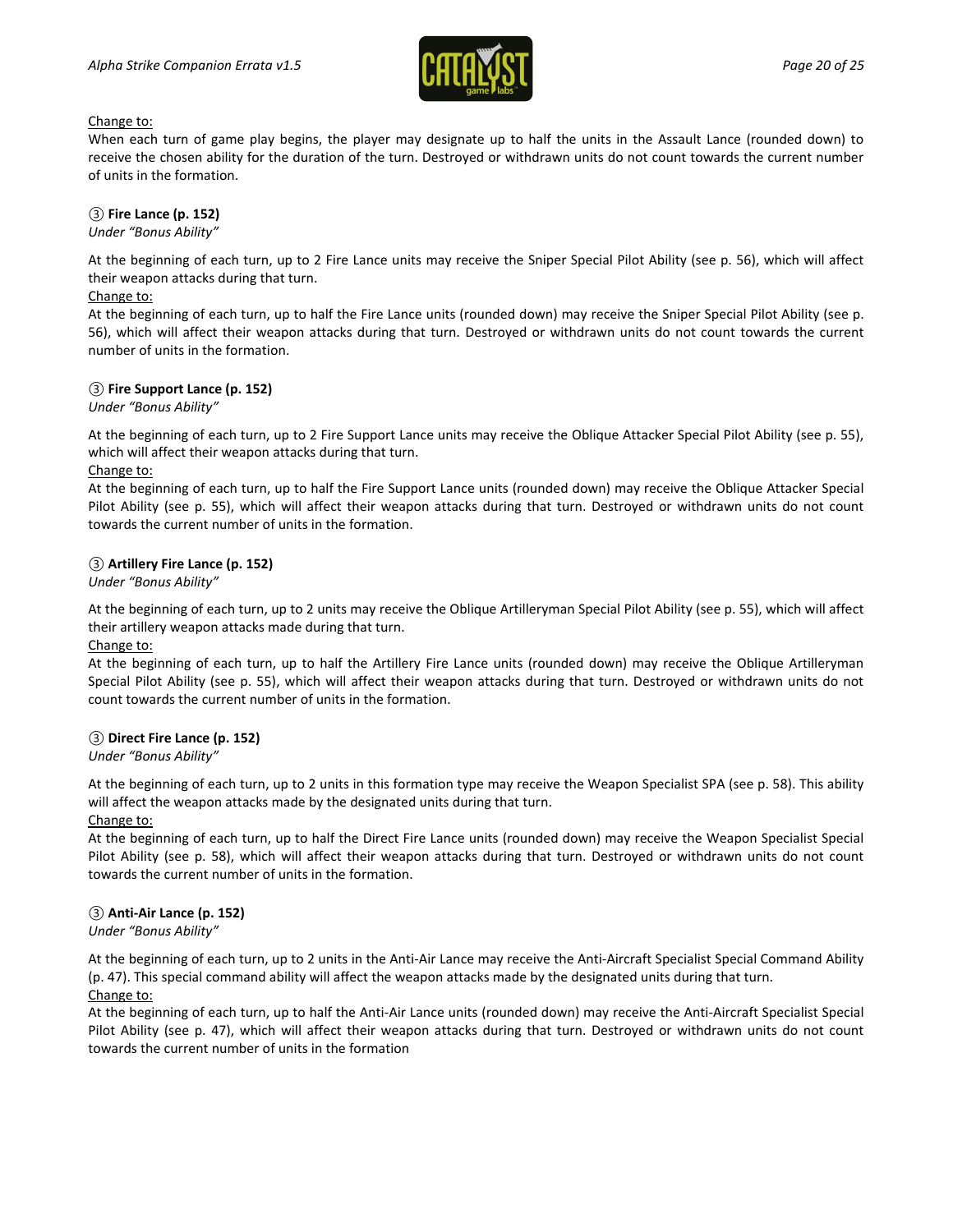

#### *③* **Recon Lance (p. 152)**

*Under "Bonus Ability"*

At the beginning of play, the Recon Lance's controlling player must choose either the Eagle Eyes or Maneuvering Ace SPAs (see pp. 52 and 54, respectively), and apply the chosen ability to up to 3 units in this formation type. In addition to this, all units in the Recon Lance receive the Forward Observer SPA (see p. 53).

#### Change to:

At the beginning of play, the Recon Lance's controlling player must choose either the Eagle Eyes, Forward Observer, or Maneuvering Ace SPAs (see pp. 52, 53 and 54, respectively). Every unit in this Recon Lance receives the chosen SPA.

#### *③* **Light Recon Lance (p. 152)**

*Under "Bonus Ability"*

As per the standard Recon Lance, except all units in the Light Recon Lance receive the chosen SPA, in addition to the Forward Observer SPA.

#### Change to:

As per the standard Recon Lance, except each unit may select which of three SPAs it receives.

#### *③* **Heavy Recon Lance (p. 152)**

*Under "Bonus Ability"*

As per the standard Recon Lance, except that only up to 2 units in the Heavy Recon Lance may receive the chosen SPA—even though all formation members will still receive the Forward Observer SPA.

#### Change to:

As per the standard Recon Lance, except that only up to half the units in the Heavy Recon Lance (round up) may receive the chosen SPA.

#### **Pursuit Lance (p. 152)**

*Under "Bonus Ability", at the end of the paragraph insert the following:*

The Pursuit Lance may choose an enemy Formation rather than a single unit as the target for the Blood Stalker SPA. If this option is used, all members of the Pursuit Lance must choose the same enemy Formation for the Blood Stalker SPA granted by this ability, and the destruction of the chosen Formation is the only time the Pursuit Lance may change the target of the Blood Stalker SPA, by choosing a new enemy Formation.

#### **Command Lance (p. 153)**

- 1) Under "Ideal Role", replace the entire entry with "None".
- 2) *③ Under "Bonus Ability"*

Prior to the beginning of play, 2 of the non-commander units in this formation receive one of the following Special Pilot Abilities for free (each unit may receive a different SPA): Antagonizer, Blood Stalker, Combat Intuition, Eagle Eyes, Marksman or Multi-Tasker (see pp. 51, 52, 52, 52, 54 and 55, respectively).

Change to:

Prior to the beginning of play, half of the non-commander units in this formation (round up) receive one of the following Special Pilot Abilities for free (each unit may receive a different SPA): Antagonizer, Blood Stalker, Combat Intuition, Eagle Eyes, Marksman or Multi-Tasker (see pp. 51, 52, 52, 52, 54 and 55, respectively).

#### *③* **Support Lance (p. 153)**

#### *Under "Bonus Ability"*

Before the start of play, each Support Lance must designate one other formation type in its army to support. For every 2 units in the supported formation that make use of a formation-provided bonus ability, 1 unit in its Support Lance receives the same ability. This bonus ability is retained as long as the Support Lance still has three or more active units on the field; they are not lost if the supported lance is reduced below its own ability to retain the bonus ability.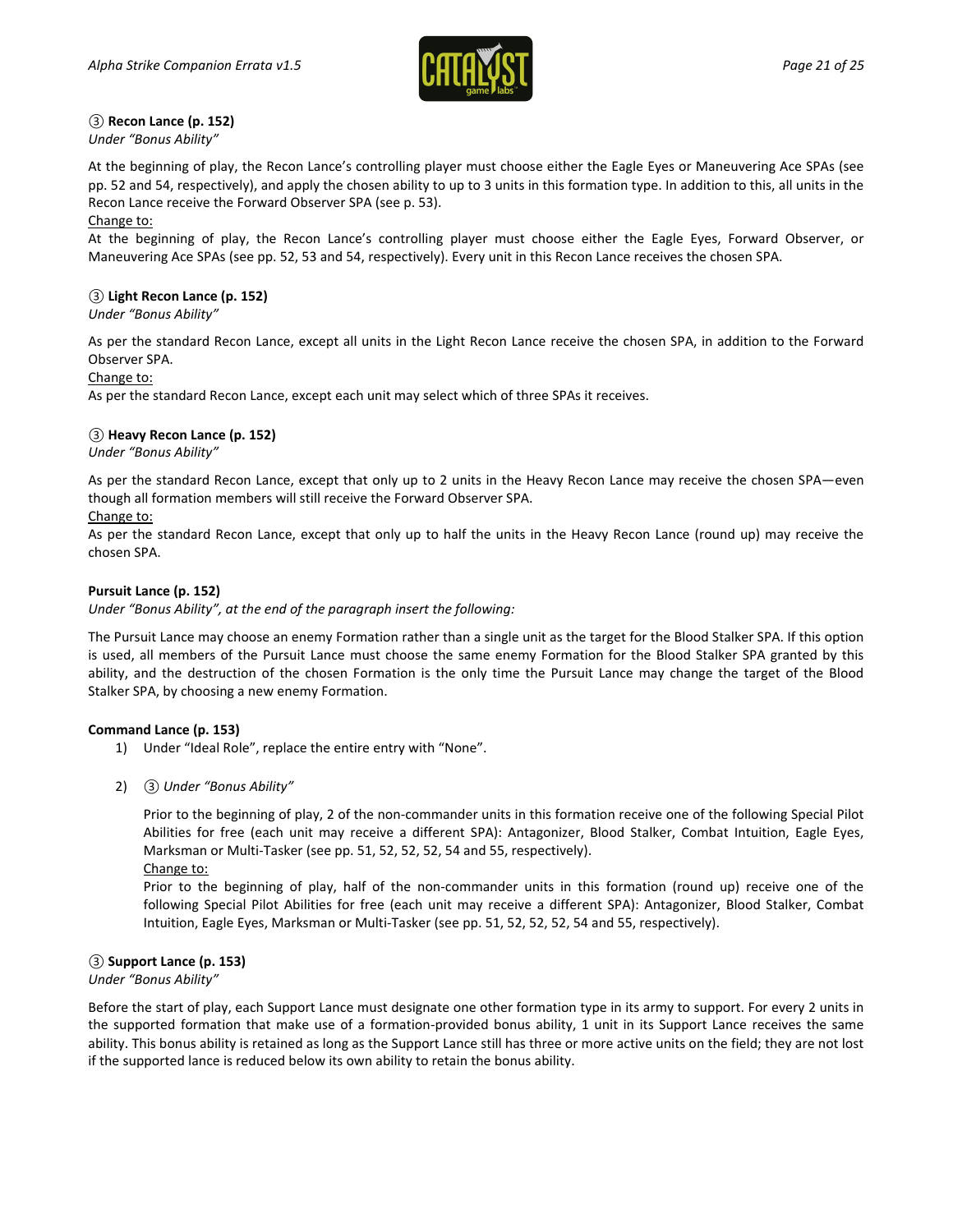

#### Change to:

Before the start of play, each Support Lance must designate one other formation type in its army to support. Half of the units in the Support Lance (round down) receive the same SPAs as the supported formation. The Support Lance's number of SPAs received of each type may not exceed the number the supported formation receives, as determined at start of play. If a bonus ability from the supported formation is assigned at the beginning of each turn, the Support Lance must assign them at start of play and may not switch them to another unit during game play. This bonus ability is retained as long as the Support Lance still has three or more active units on the field; they are not lost if the supported lance is reduced below its own ability to retain the bonus ability.

#### *③* **Novas (pp. 153-154)**

*Replace this section, including the title, with:*

#### **COMBINED TRANSPORT AND INFANTRY FORMATIONS**

A formation may include 'Mechs or vehicles that, in addition to their own combat role, serve as transport for integrated infantry units. The Clans call these formations Novas. ComStar and the Word of Blake use Level IIs with infantry as integrated members. Inner Sphere Houses often have mechanized formations with transport vehicles and infantry working together, and some have even experimented with formations similar to Clan Novas.

A Nova formation is built on top of an existing formation for the 'Mechs or other non-infantry units. The Nova formation fulfills the requirements and receives the bonuses for this formation using only its non-infantry members.

**Requirements:** The non-infantry units in the Nova must be capable of transporting all the infantry units in the Nova simultaneously. This can be from battle armor using the MEC special ability to mount units with the OMNI special ability, battle with XMEC mounting 'Mech units, any infantry mounting units with enough IT# special ability, or a combination of those.

**Ideal Role:** None.

**Bonus Ability:** Transport units of the Nova may dismount the infantry units of the Nova during movement. After dismounting, the transport may continue to use any remaining MV.

# **Alpha Strike Scenarios**

#### **Equipment Diagnostics (p. 173)**

*Under "Destroyed Salvage", second paragraph, second sentence*

Any aerospace units that are destroyed through crashing cannot be salvaged, nor can any units that were destroyed by Ammo Hit or Fuel Hit critical without the benefits of a CASE special (of any kind).

Change to:

Any aerospace units that are destroyed while airborne or through crashing cannot be salvaged, nor can any units that were destroyed by Ammo Hit or Fuel Hit critical without the benefits of a CASE special (of any kind).

# **Expanded Repair and Salvage Rules**

#### **Repairs, Refueling and Rearming (p. 174)**

*Under "Repairs", third paragraph, in between the first and second sentences insert the following:*

A single repair activity is any single entry on the Expanded Repair and Rearming Table, regardless of the complexity of that repair. For example, repairing 'Mech armor is a single activity, whether fixing one point of armor or ten points.

#### **Repairs, Refueling and Rearming (p. 176)**

*Under "Refueling and Rearming", second paragraph, second and third sentences*

Units that require rearming will be any that possess one or more of the special unit abilities found on the Consumable Systems Table. Each consumable system will add its SP cost and repair time to that unit's rearming process. Change to:

If the unit wishes to use Alternative Munitions in the next scenario, it must pay the Alternative Ammunition rearming cost and repair time as seen on page 175; otherwise it uses the Standard Rules Ammunition rearming cost and repair time (in both cases, the damage value is irrelevant). If a unit has the ENE special ability and none of the special abilities listed on the Consumable Systems Table, it has no rearming cost or repair time.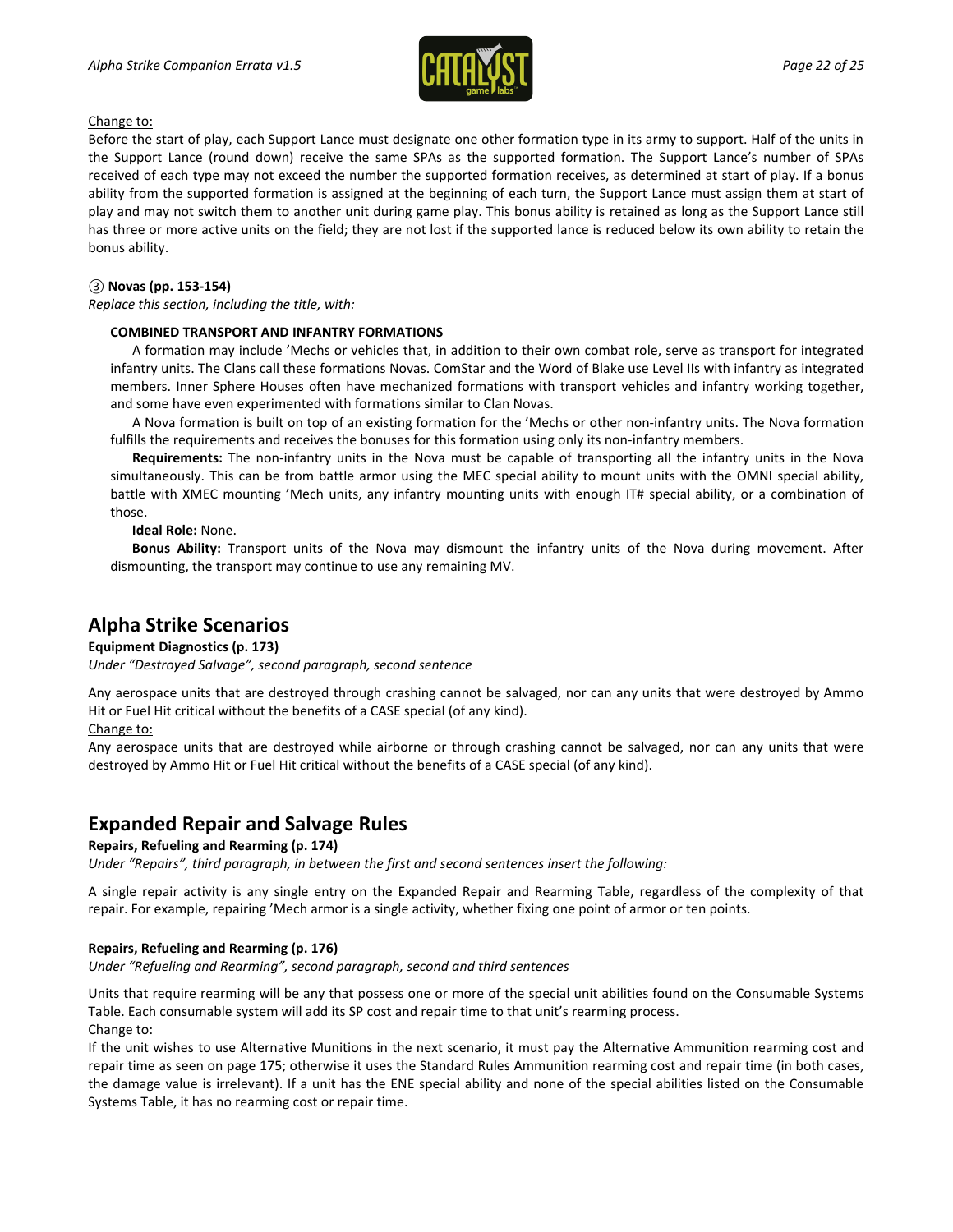

A unit that has not rearmed reduces the damage dealt by its weapon attacks (but not its physical attacks) by 1 at all range brackets. The unit also cannot use any of the special abilities listed on the Consumable Systems Table. Units with ENE that do not rearm cannot use any other Consumable Systems' special abilities, but their base damage values are unaffected.

#### **Skid Modifiers Table (p. 180)**

- 1) Under "Modifier", remove "0.68" in the first row.
- 2) *Under "Unit's Available Move is"*

22" to 48" Change to: 35" to 48"

#### **Collision/Charging Table (p. 180)**

*Under the first column ("Size 1")*

36" to 43" Change to: 37" to 43"

#### **Positive Design Quirks (p. 186)**

1) *Improved Targeting (Medium)*

Unit receives bonus to-hit at Short range. Change to: Unit receives bonus to-hit at Medium range.

2) *Improved Targeting (Long)*

Unit receives bonus to-hit at Short range. Change to: Unit receives bonus to-hit at Long range.

**©2022 The Topps Company Inc. All Rights Reserved.**

*Alpha Strike***,** *Alpha Strike Companion***,** *Alpha Strike: Commander's Edition***, BattleTech, BattleMech, 'Mech, and MechWarrior are registered trademarks and/or trademarks of The Topps Company Inc. in the United States and/or other countries. Catalyst Game Labs and the Catalyst Game Labs logo are trademarks of InMediaRes Productions, LLC.**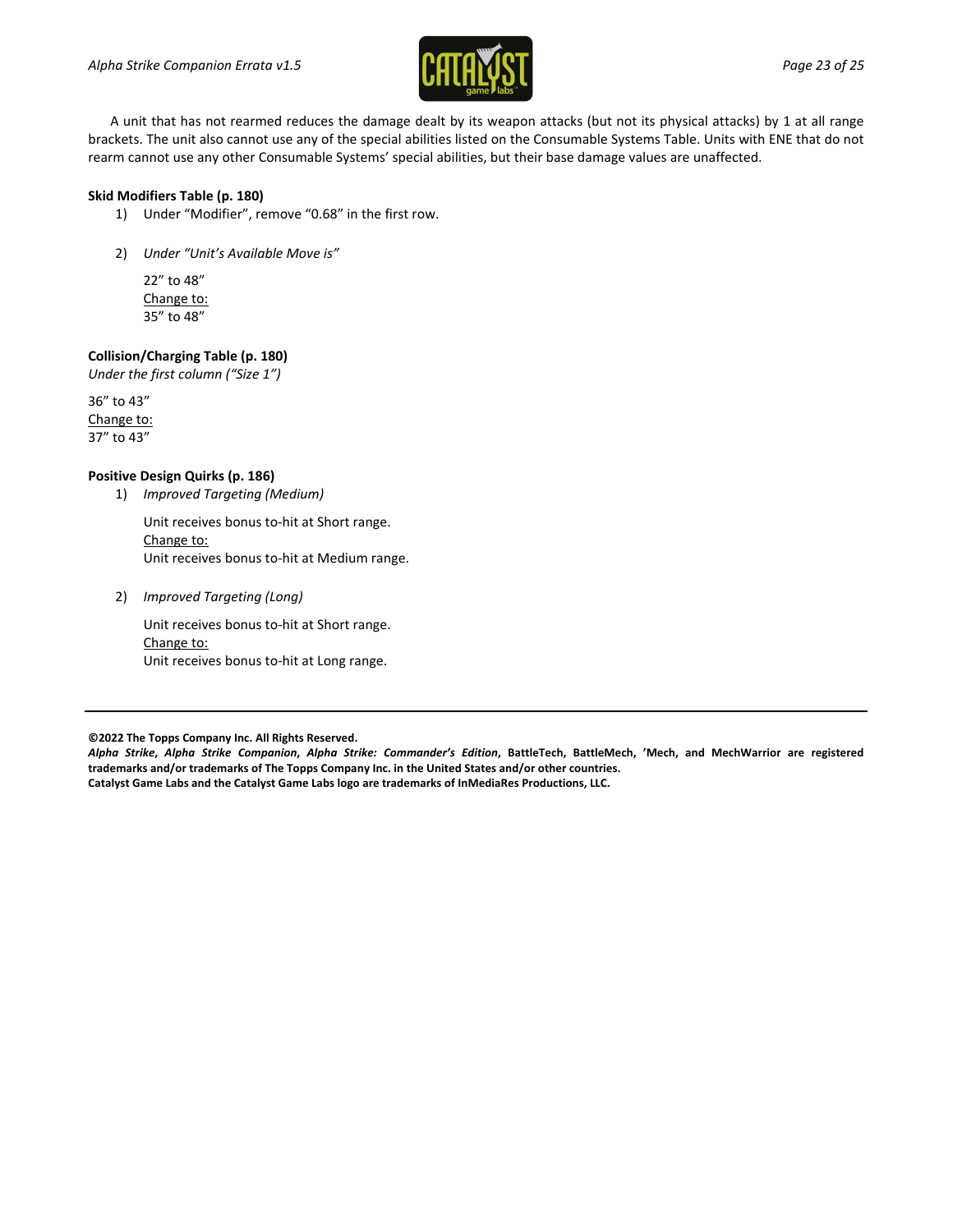

# **NEW ADDITIONS**

These are all the new entries or modifications of old entries for version 1.5 of this document. They may also be found in the **Full Errata** section in the appropriate locations, marked with a *⑤*.

#### *⑤* **General Firing Arc Restrictions (p. 100)**

*First sentence*

Note that 'Mechs, ProtoMechs, and fighter units equipped with rear-mounted weapons may receive a special unit ability to reflect this feature.

#### Change to:

Note that 'Mechs, ProtoMechs, vehicles, and fighter units equipped with rear-mounted weapons may receive a special unit ability to reflect this feature.

#### *⑤* **Targeting Computers (p. 101)**

*Second paragraph, second sentence*

- 1) Change the title of this subsection from "**Targeting Computers**" to "**Targeting Computers and AES**"
- 2) *After the last paragraph insert the following:*

All weapons in an arm with an Actuator Enhancement System (AES) multiply the damage value for those weapons by 1.05.

#### *⑤* **Basic Fire Control (BFC) (p. 120)**

*Replace the "Conversion" paragraph with the following:*

**Conversion:** To receive this special ability, the unit must be a Support Vehicle specifically equipped with Basic Fire Control or an IndustrialMech not equipped with Advanced Fire Control. (Basic Fire Control is the default for IndustrialMechs.)

#### *⑤* **Indirect Fire (IF#) (p. 125)**

*Under "Conversion", third sentence*

This ability receives a numerical rating equal to the Long range attack value for all these weapons combined, rounded normally. Change to:

This ability receives a numerical rating equal to the left-most (non-Artemis) Long range attack value for all these weapons combined, rounded normally.

#### *⑤* **Light Active Probe (LPRB) (p. 126)**

*Replace the "Conversion" paragraph with the following:*

**Conversion:** Any unit type that features a Light Active Probe in its weapons and equipment inventory, or any non-Battle Armor unit with Electronic Warfare in its weapons and equipment inventory, receives this special.

#### *⑤* **Mobile Army Surgical Hospital (MASH#) (p. 127)**

*Under "Conversion", at the end of the section insert the following new paragraph:*

If the unit has a core MASH unit, and carries paramedic equipment, each ton of paramedic equipment adds 1 to the MASH numerical value. Without a core MASH unit, the unit only receives MASH1 if the unit carries at least 3 tons of paramedic equipment; increase its MASH numerical value by 1 for each full 3 tons of additional paramedic equipment beyond this.

#### *⑤* **Overheat Long (OVL) (p. 128)**

*Under "Conversion", first sentence*

A unit receives this ability if the total heat for its Medium- and Long-range weapons only

Change to:

A unit receives this ability if the unit has an Overheat Value and the total heat for its Medium- and Long-range weapons only